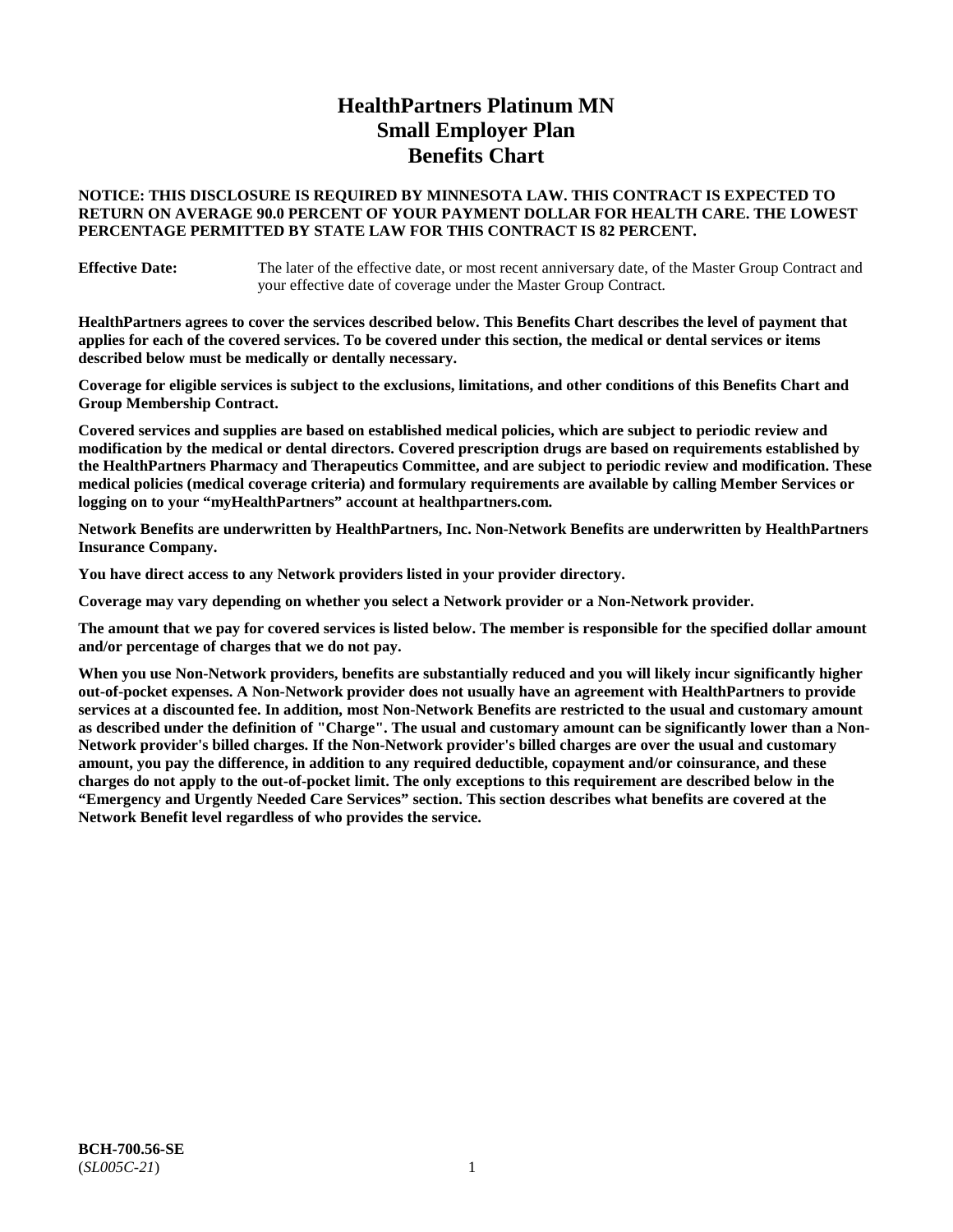# **These definitions apply to this Benefits Chart. They also apply to the Contract.**

| <b>Biosimilar Drugs:</b> | A prescription drug, approved by the Food and Drug Administration (FDA), that the FDA has<br>determined is biosimilar to and interchangeable with a biological brand name drug. Biosimilar<br>drugs are not considered generic drugs and are not covered under the generic drug benefit.                                                                                                                                                                                                                                                                                                                                           |
|--------------------------|------------------------------------------------------------------------------------------------------------------------------------------------------------------------------------------------------------------------------------------------------------------------------------------------------------------------------------------------------------------------------------------------------------------------------------------------------------------------------------------------------------------------------------------------------------------------------------------------------------------------------------|
| <b>Brand Name Drug:</b>  | A prescription drug, approved by the Food and Drug Administration (FDA), that is manufactured,<br>sold, or licensed for sale under a trademark by the pharmaceutical company that originally<br>researched and developed the drug. Brand name drugs have the same active-ingredient formula as<br>the generic version of the drug. However, generic drugs are manufactured and sold by other drug<br>manufacturers and are generally not available until after the patent on the brand name drug has<br>expired. A few brand name drugs may be covered at the generic drug benefit level if this is<br>indicated on the formulary. |
| <b>Calendar Year:</b>    | This is the 12-month period beginning 12:01 A.M. Central Time, on January 1, and ending 12:00<br>A.M. Central Time of the next following December 31.                                                                                                                                                                                                                                                                                                                                                                                                                                                                              |
| <b>Charge:</b>           | For covered services delivered by participating network providers, this is the provider's discounted<br>charge for a given medical/surgical service, procedure or item.                                                                                                                                                                                                                                                                                                                                                                                                                                                            |
|                          | For covered services delivered by non-network providers, a contracted rate may apply if such<br>arrangement is available to HealthPartners.                                                                                                                                                                                                                                                                                                                                                                                                                                                                                        |
|                          | For the Usual and Customary charge for covered services delivered by non-network providers, our<br>payment is calculated using one of the following options to be determined at HealthPartners'<br>discretion: 1) a percentage of the Medicare fee schedule; 2) a comparable schedule if the services<br>is not on the Medicare fee schedule; 3) a commercially reasonable rate for such service.                                                                                                                                                                                                                                  |
|                          | The Usual and Customary Charge is the maximum amount allowed that we consider in the<br>calculation of the payment of charges incurred for certain covered services. You must pay for any<br>charges above the usual and customary charge, and they do not apply to the out-of-pocket limit.                                                                                                                                                                                                                                                                                                                                       |
|                          | A charge is incurred for covered ambulatory medical and surgical services, on the date the service<br>or item is provided. A charge is incurred for covered inpatient services, on the date of admission to<br>a hospital. To be covered, a charge must be incurred on or after the member's effective date and<br>on or before the termination date.                                                                                                                                                                                                                                                                              |
| Copayment/Coinsurance:   | The specified dollar amount, or percentage, of charges incurred for covered services, which we do<br>not pay, but which a member must pay, each time a member receives certain medical services,<br>procedures or items. Our payment for those covered services or items begins after the copayment<br>or coinsurance is satisfied. Covered services or items requiring a copayment or coinsurance are<br>specified in this Benefits Chart.                                                                                                                                                                                        |
|                          | For services provided by a network provider:                                                                                                                                                                                                                                                                                                                                                                                                                                                                                                                                                                                       |
|                          | An amount which is listed as a flat dollar copayment is applied to a network provider's discounted<br>charges for a given service. However, if the network provider's discounted charge for a service or<br>item is less than the flat dollar copayment, you will pay the network provider's discounted charge.<br>An amount which is listed as a percentage of charges or coinsurance is based on the network<br>provider's discounted charges, calculated at the time the claim is processed, which may include an<br>agreed upon fee schedule rate for case rate or withhold arrangements.                                      |
|                          | For services provided by a non-network provider:                                                                                                                                                                                                                                                                                                                                                                                                                                                                                                                                                                                   |
|                          | Any copayment or coinsurance is applied to the lesser of the provider's charges or the usual and<br>customary charge for a service.                                                                                                                                                                                                                                                                                                                                                                                                                                                                                                |
|                          | A copayment or coinsurance is due at the time a service is provided, or when billed by the<br>provider. The copayment or coinsurance applicable for a scheduled visit with a network provider<br>will be collected for each visit, late cancellation and failed appointment. Services may not be<br>withheld for failure to pay a deductible or coinsurance at or prior to the time of service.                                                                                                                                                                                                                                    |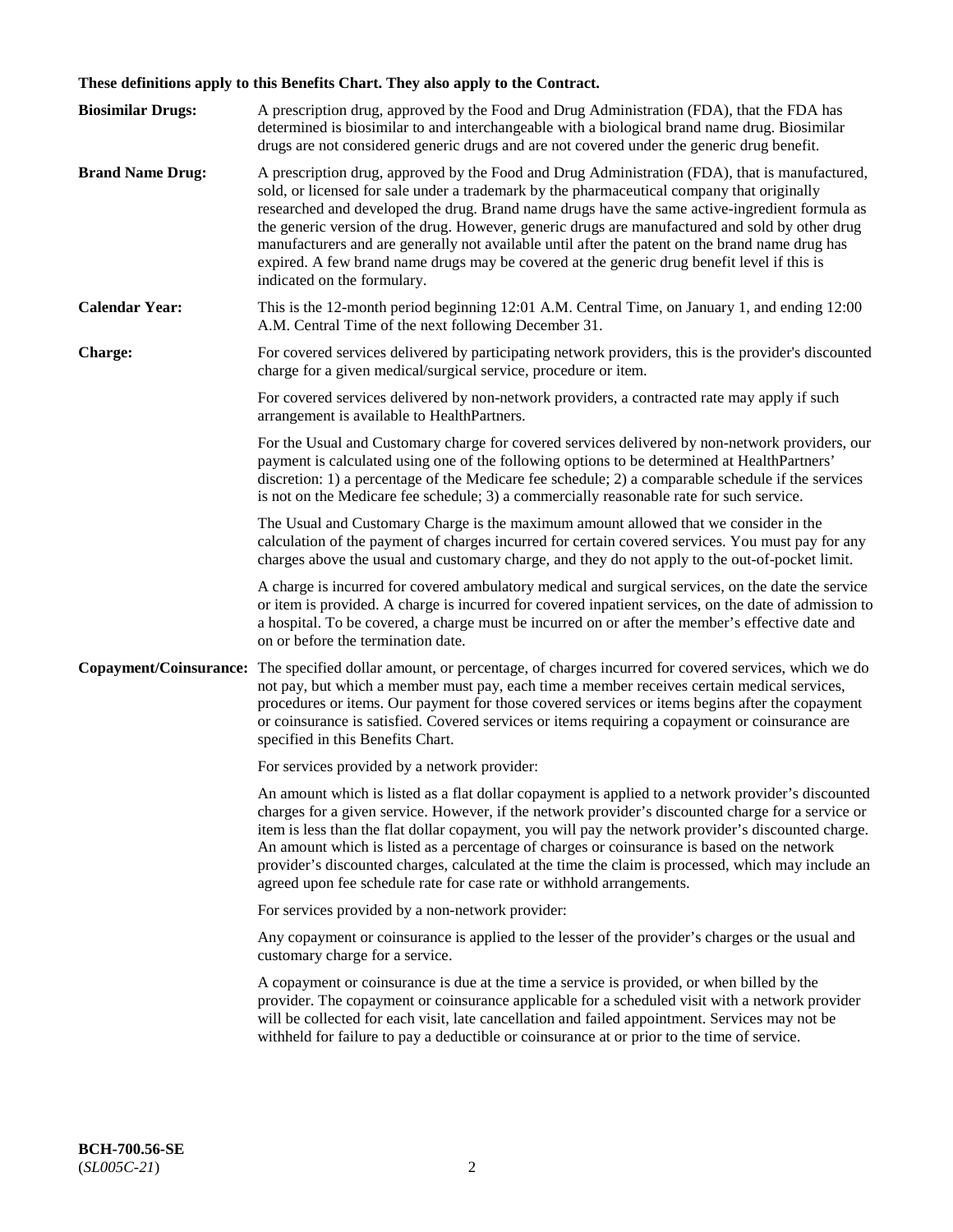| Deductible:                | The specified dollar amount of charges incurred for covered services, which we do not pay, but a<br>member or a family has to pay first in a calendar year. Our payment for those services or items<br>begins after the deductible is satisfied. For network providers, the amount of the charges that apply<br>to the deductible are based on the network provider's discounted charges, calculated at the time<br>the claim is processed, which may include an agreed upon fee schedule rate for case rate or<br>withhold arrangements. For non-network providers, the amount of charges that apply to the<br>deductible are the lesser of the provider's charges or the usual and customary charge for a service.                                                                                                                                                                                                                                                                                                                                                                                                                                                                                                                                             |
|----------------------------|------------------------------------------------------------------------------------------------------------------------------------------------------------------------------------------------------------------------------------------------------------------------------------------------------------------------------------------------------------------------------------------------------------------------------------------------------------------------------------------------------------------------------------------------------------------------------------------------------------------------------------------------------------------------------------------------------------------------------------------------------------------------------------------------------------------------------------------------------------------------------------------------------------------------------------------------------------------------------------------------------------------------------------------------------------------------------------------------------------------------------------------------------------------------------------------------------------------------------------------------------------------|
|                            | Any amounts paid or reimbursed by a third party, including but not limited to: point of service<br>rebates, manufacturer coupons, manufacturer debit cards or other forms of direct reimbursement to<br>a member for a product or service, will not apply toward your deductible, to the extent permitted<br>under state and federal law.                                                                                                                                                                                                                                                                                                                                                                                                                                                                                                                                                                                                                                                                                                                                                                                                                                                                                                                        |
|                            | Your plan has an embedded deductible. This means once a member meets the individual<br>deductible, the plan begins paying benefits for that person. If two or more members of the family<br>meet the family deductible, the plan begins paying benefits for all members of the family,<br>regardless of whether each member has met the individual deductible. However, a member may<br>not contribute more than the individual deductible toward the family deductible.                                                                                                                                                                                                                                                                                                                                                                                                                                                                                                                                                                                                                                                                                                                                                                                         |
|                            | All services are subject to the deductible unless otherwise indicated below in this Benefits Chart.                                                                                                                                                                                                                                                                                                                                                                                                                                                                                                                                                                                                                                                                                                                                                                                                                                                                                                                                                                                                                                                                                                                                                              |
| <b>Formulary:</b>          | This is a current list, which may be revised from time to time, of formulary prescription drugs,<br>medications, equipment and supplies covered by us as indicated in the Benefits Chart which are<br>covered at the highest benefit level. Some drugs may require prior authorization to be covered as<br>formulary drugs. You may be granted an exception to the formulary that is available to you upon<br>request. These guidelines and procedures include exceptions to the formulary for anti-psychotic<br>prescription drugs prescribed to treat emotional disturbances or mental illness if your health care<br>provider (1) indicates to the dispensing pharmacist, orally or in writing, that the prescription must<br>be dispensed as indicated and (2) certifies in writing to us that the prescribed drug will best treat<br>your condition. Also, you may continue to receive certain non-formulary prescription drugs for<br>diagnosed mental illness or emotional disturbance when our formulary changes or you change<br>health plans for up to one year following the change. We also have written guidelines and<br>procedures for granting formulary exceptions for other drugs that are available to you upon request<br>or on our website. |
|                            | <b>HMO Formulary Exception Process (including antipsychotic drugs).</b> If you are prescribed a<br>drug, we must promptly grant you an exception to our formulary when your health care provider<br>indicates to us that:                                                                                                                                                                                                                                                                                                                                                                                                                                                                                                                                                                                                                                                                                                                                                                                                                                                                                                                                                                                                                                        |
|                            | (1) the formulary drug causes an adverse reaction to the patient;<br>(2) the formulary drug is contraindicated for the patient; or<br>(3) the health care provider demonstrates that the prescription drug must be dispensed as written<br>to provide maximum medical benefit to the patient.                                                                                                                                                                                                                                                                                                                                                                                                                                                                                                                                                                                                                                                                                                                                                                                                                                                                                                                                                                    |
|                            | The formulary, and information on drugs that require authorization, are available by calling<br>Member Services or logging on to your "myHealthPartners" account at healthpartners.com.                                                                                                                                                                                                                                                                                                                                                                                                                                                                                                                                                                                                                                                                                                                                                                                                                                                                                                                                                                                                                                                                          |
|                            | Formulary Changes. The formulary may change throughout the year. If you are affected by a<br>formulary change, you will receive at least 30 days' advanced notice of that change, and you<br>may request a formulary exception.                                                                                                                                                                                                                                                                                                                                                                                                                                                                                                                                                                                                                                                                                                                                                                                                                                                                                                                                                                                                                                  |
| <b>Generic Drug:</b>       | A prescription drug, approved by the Food and Drug Administration (FDA) that the FDA has<br>determined is comparable to a brand name drug product in dosage form, strength, route of<br>administration, quality, intended use and documented bioequivalence. Generally, generic drugs<br>cost less than brand name drugs. Some brand name drugs may be covered at the generic drug<br>benefit level if this is indicated on the formulary.                                                                                                                                                                                                                                                                                                                                                                                                                                                                                                                                                                                                                                                                                                                                                                                                                       |
| <b>Non-Formulary Drug:</b> | This is a prescription drug approved by the Food and Drug Administration (FDA) that is not on<br>the formulary, is medically necessary and is not investigative or otherwise excluded under this<br>Benefits Chart.                                                                                                                                                                                                                                                                                                                                                                                                                                                                                                                                                                                                                                                                                                                                                                                                                                                                                                                                                                                                                                              |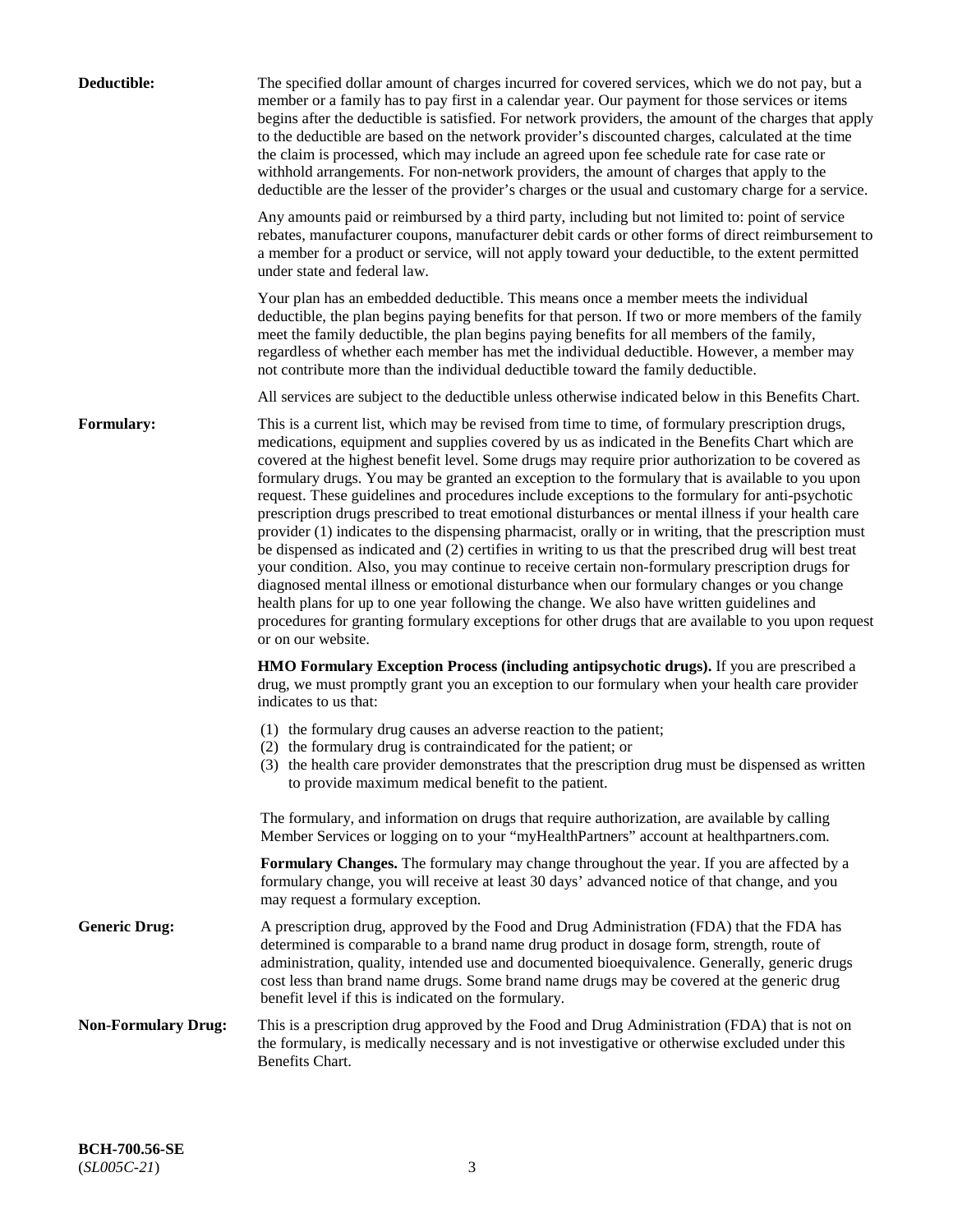| <b>Out-of-Pocket Expenses:</b> | You pay the specified copayments/coinsurance and deductibles applicable for particular services,<br>subject to the out-of-pocket limit described below. These amounts are in addition to the monthly<br>enrollment payments.                                                                                                                                                                                                                                                                                                        |
|--------------------------------|-------------------------------------------------------------------------------------------------------------------------------------------------------------------------------------------------------------------------------------------------------------------------------------------------------------------------------------------------------------------------------------------------------------------------------------------------------------------------------------------------------------------------------------|
| <b>Out-of-Pocket Limit:</b>    | You pay the copayments/coinsurance and deductibles for covered services, to the individual or<br>family out-of-pocket limit. Thereafter we cover 100% of the charges incurred for all other covered<br>services, for the rest of the calendar year. You pay amounts greater than the out-of-pocket limit if<br>you exceed any visit or day limits.                                                                                                                                                                                  |
|                                | Non-Network Benefits above the usual and customary charge (see definition of charge above) do<br>not apply to the out-of-pocket limit.                                                                                                                                                                                                                                                                                                                                                                                              |
|                                | Non-Network benefits for transplant surgery do not apply to the out-of-pocket limit.                                                                                                                                                                                                                                                                                                                                                                                                                                                |
|                                | Any amounts paid or reimbursed by a third party, including but not limited to: point of service<br>rebates, manufacturer coupons, manufacturer debit cards or other forms of direct reimbursement to<br>a member for a product or service, will not apply as an out of pocket expense, to the extent<br>permitted under state and federal law.                                                                                                                                                                                      |
|                                | You are responsible to keep track of the out-of-pocket expenses. Contact our Member Services<br>department for assistance in determining the amount paid by the enrollee for specific eligible<br>services received. Claims for reimbursement under the out-of-pocket limit provisions are subject<br>to the same time limits and provisions described under the "Claims Provisions" section of the<br>Contract.                                                                                                                    |
| <b>Specialty Drug List:</b>    | This is a current list, which may be revised from time to time, of prescription drugs, medications,<br>equipment and supplies, which are typically bio-pharmaceuticals. The purpose of a specialty drug<br>list is to facilitate enhanced monitoring of complex therapies used to treat specific conditions.<br>Specialty drugs are covered by us as indicated in this Benefits Chart. The specialty drug list is<br>available by calling Member Services or logging on to your "myHealthPartners" account at<br>healthpartners.com |
| virtuwell:                     | This is an online service that you may use to receive a diagnosis and treatment for certain routine<br>conditions, such as a cold and flu, ear pain and sinus infections. You may access the virtuwell<br>website at virtuwell.com.                                                                                                                                                                                                                                                                                                 |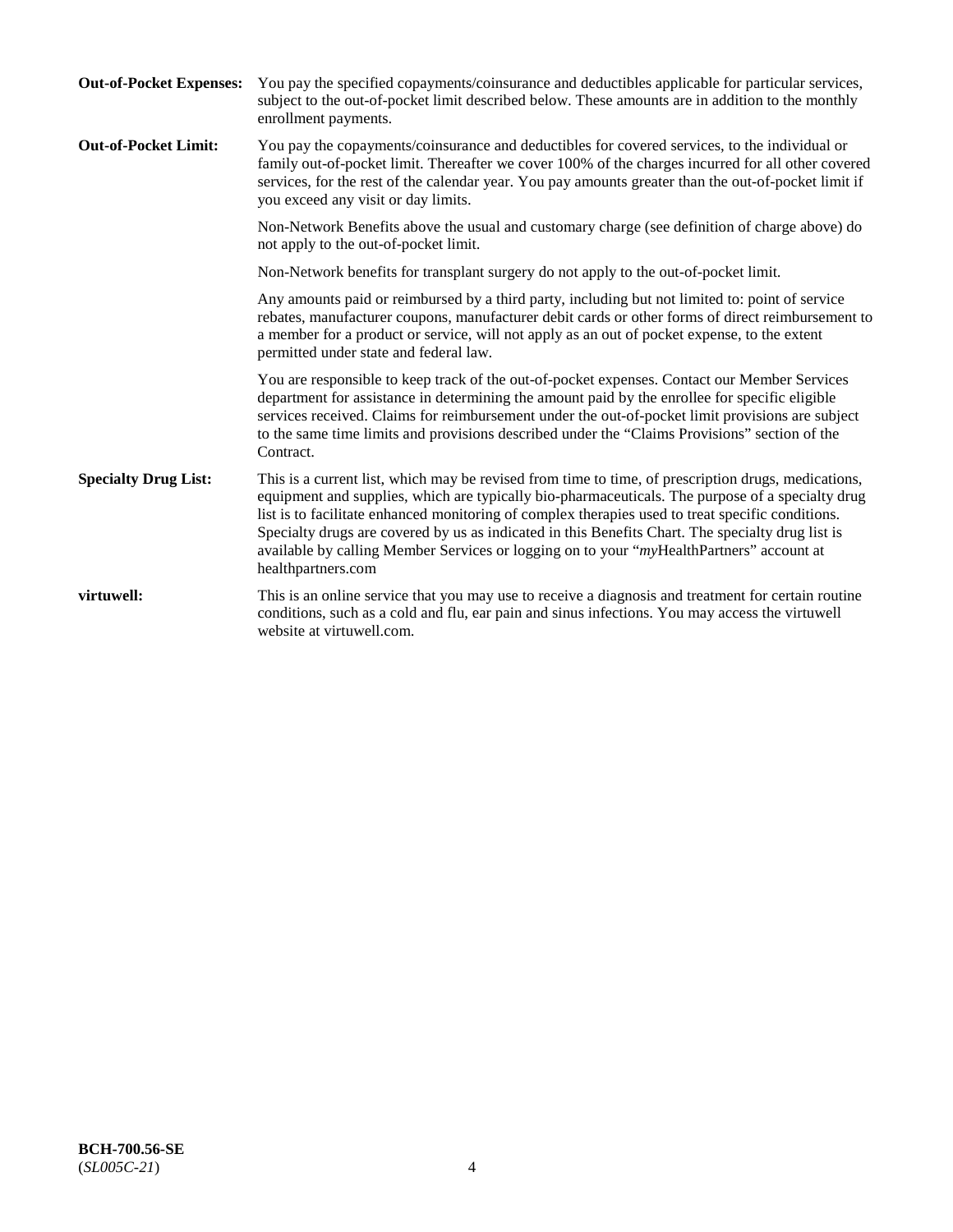## **DEDUCTIBLES AND OUT-OF-POCKET LIMITS**

### **Individual Calendar Year Deductible**

| <b>Network Benefits</b> | <b>Non-Network Benefits</b> |
|-------------------------|-----------------------------|
| \$500                   | \$10,000                    |

## **Family Calendar Year Deductible**

| <b>Network Benefits</b> | <b>Non-Network Benefits</b> |
|-------------------------|-----------------------------|
| \$1,500                 | \$20,000                    |

Separate deductibles must be satisfied under the Network Benefits and Non-Network Benefits.

Your plan has an embedded deductible. This means once a member meets the individual deductible, the plan begins paying benefits for that person. If two or more members of the family meet the family deductible, the plan begins paying benefits for all members of the family, regardless of whether each member has met the individual deductible. However, a member may not contribute more than the individual deductible toward the family deductible.

Any amounts paid or reimbursed by a third party, including but not limited to: point of service rebates, manufacturer coupons, debit cards or other forms of direct reimbursement to a member for a product or service, will not apply toward your deductible, to the extent permitted under state and federal law.

#### **Individual Calendar Year Out-of-Pocket Limit**

| <b>Network Benefits</b> | <b>Non-Network Benefits</b> |
|-------------------------|-----------------------------|
| \$3,500                 | \$30,000                    |

#### **Family Calendar Year Out-of-Pocket Limit**

| <b>Network Benefits</b> | Non-Network Benefits |
|-------------------------|----------------------|
| \$7,000                 | \$60,000             |

Separate Out-of-Pocket Limits must be satisfied under the Network Benefits and Non-Network Benefits.

Non-Network Benefits above the usual and customary charge will not apply toward the individual or family out-of-pocket limit.

Any amounts paid or reimbursed by a third party, including but not limited to: point of service rebates, manufacturer coupons, manufacturer debit cards or other forms of direct reimbursement to a member for a product or service, will not apply as an out of pocket expense, to the extent permitted under state and federal law.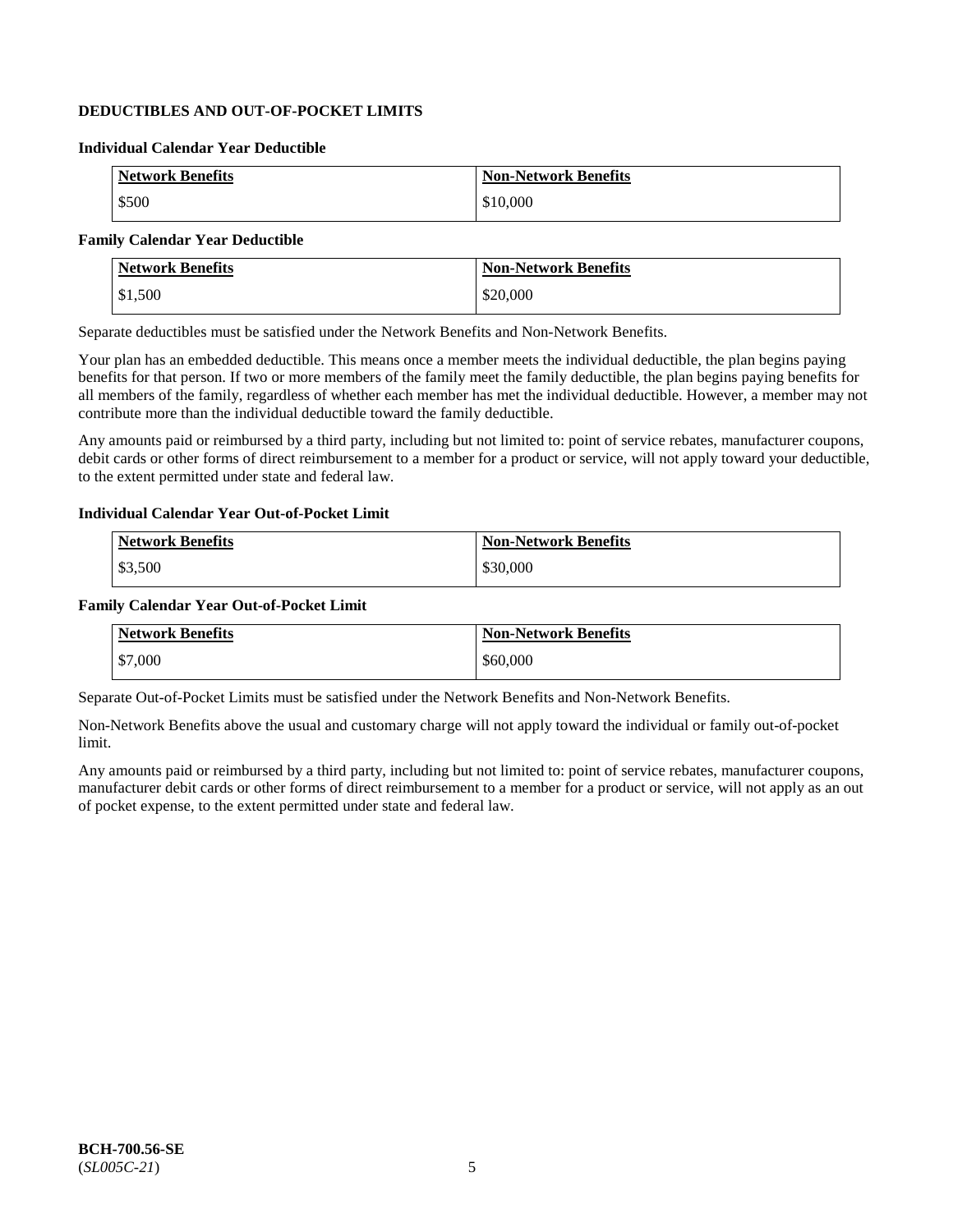## **AMBULANCE AND MEDICAL TRANSPORTATION**

## **Covered Services:**

We cover ambulance and medical transportation for medical emergencies and as shown below.

We also cover medically necessary, non-emergency medical transportation if it meets our medical coverage criteria.

Covered services and supplies are based on established medical policies, which are subject to periodic review and modification by the medical or dental directors. These medical policies (medical coverage criteria) and applicable prior authorization requirements are available by calling Member Services or logging on to your "myHealthPartners" account at [healthpartners.com.](https://www.healthpartners.com/hp/index.html)

## **Ambulance and medical transportation for medical emergencies (other than non-emergency fixed wing air ambulance transportation)**

| Network Benefits              | <b>Non-Network Benefits</b> |
|-------------------------------|-----------------------------|
| 180% of the charges incurred. | See Network Benefits.       |

## **Non-emergency fixed wing air ambulance transportation**

| Network Benefits             | <b>Non-Network Benefits</b>  |
|------------------------------|------------------------------|
| 80% of the charges incurred. | 50% of the charges incurred. |

## **Not Covered:**

See "Services Not Covered" in the Group Membership Contract.

## **BEHAVIORAL HEALTH SERVICES**

## **Covered Services:**

Covered services are based on established medical policies, which are subject to periodic review and modification by the medical directors. These medical policies (medical coverage criteria) are available by calling Member Services or logging on to your "*my*HealthPartners" account at [healthpartners.com.](http://www.healthpartners.com/)

You have rights to parity in mental health and substance use disorder treatment as required by the federal Mental Health Parity and Addiction Equity Act and Minnesota Statutes, section 62Q.47. These laws require:

- That mental health and substance abuse services be covered on the same basis as medical services;
- That cost-sharing for mental health and substance abuse services can be no more restrictive than cost-sharing for similar medical services;
- That treatment restrictions and limitation such as prior authorization and medical necessity can be no more restrictive than for similar medical services;
- That if enrollees have concerns they can call Member Services, file a complaint with HealthPartners, or file a complaint with the Minnesota Department of Health.

## **Mental Health Services**

We cover services for: mental health diagnoses as described in the Diagnostic and Statistical Manual of Mental Disorders – Fifth Edition (DSM-5) (most recent edition) that lead to significant disruption of function in the member's life.

We also provide coverage for mental health treatment ordered by a Minnesota court under a valid court order that is issued on the basis of a behavioral care evaluation performed by a licensed psychiatrist or doctoral level licensed psychologist, which includes a diagnosis and an individual treatment plan for care in the most appropriate, least restrictive environment. We must be given a copy of the court order and the behavioral care evaluation, and the service must be a covered benefit under this plan, and the service must be provided by a network provider, or other provider as required by law. We cover the evaluation upon which the court order was based if it was provided by a network provider. We also provide coverage for the initial mental health evaluation of a child, regardless of whether that evaluation leads to a court order for treatment, if the evaluation is ordered by a Minnesota juvenile court.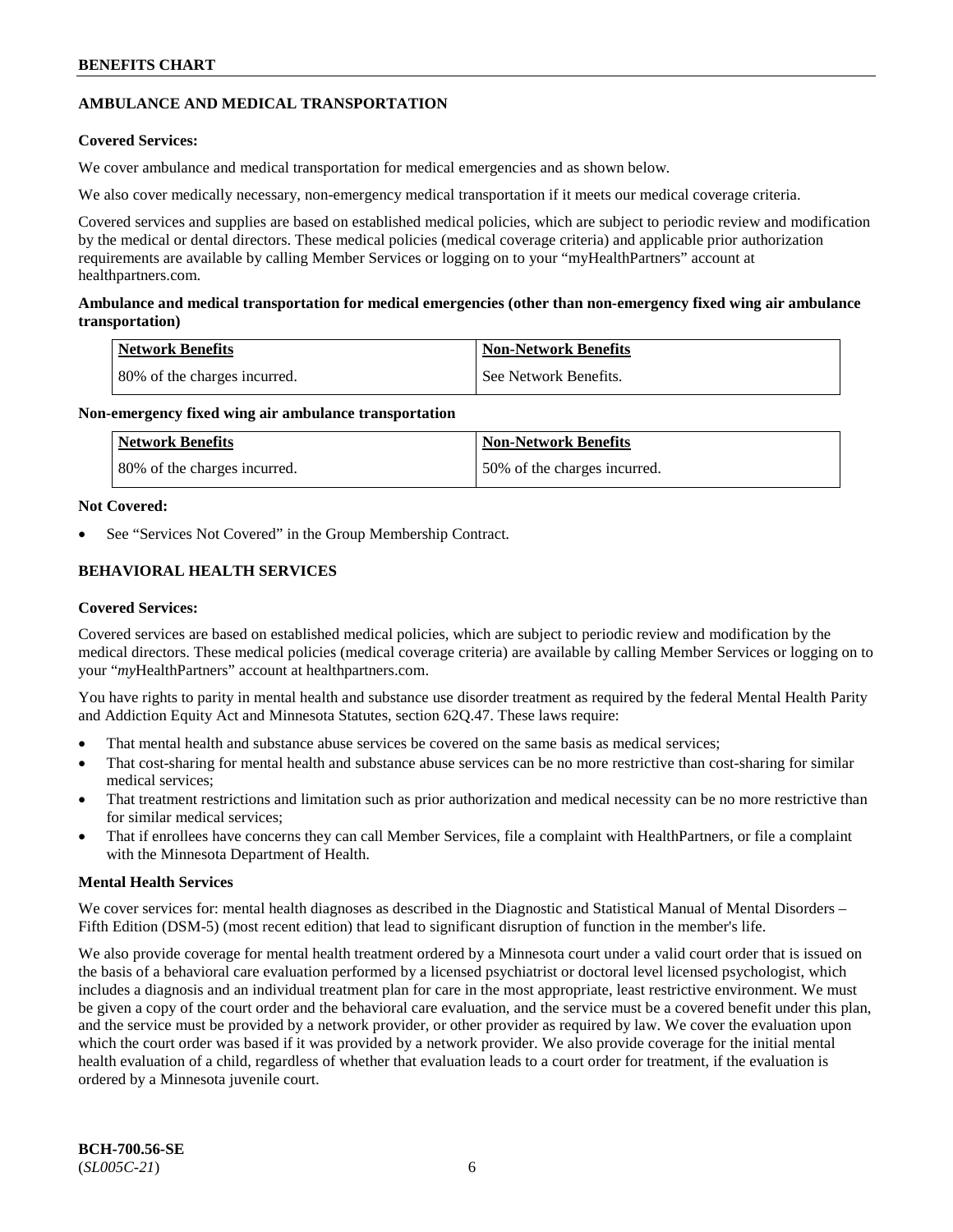**Outpatient Services, including intensive outpatient and day treatment:** We cover medically necessary outpatient professional mental health services for evaluation, crisis intervention, and treatment of mental health disorders.

A comprehensive diagnostic assessment will be made of each patient as the basis for a determination by a mental health professional, concerning the appropriate treatment and the extent of services required.

Outpatient services we cover for a diagnosed mental health condition include the following:

- Individual, group, family, and multi-family therapy;
- Medication management provided by a physician, certified nurse practitioner, or physician's assistant;
- Psychological testing services for the purposes of determining the differential diagnoses and treatment planning for patients currently receiving behavioral health services;
- Day treatment and intensive outpatient services in a licensed program;
- Partial hospitalization services in a licensed hospital or community mental health center;
- Psychotherapy and nursing services provided in the home if authorized by us; and
- Treatment for gender dysphoria that meets medical coverage criteria.

| <b>Network Benefits</b>                                                                                                                     | <b>Non-Network Benefits</b>  |
|---------------------------------------------------------------------------------------------------------------------------------------------|------------------------------|
| 100% of the charges incurred, subject to a member<br>copayment of \$25 per visit.<br>Deductible does not apply.                             | 50% of the charges incurred. |
| For family therapy, only one member copayment will<br>be charged, regardless of the number of members<br>primarily involved in the therapy. |                              |

#### **Group Therapy**

| <b>Network Benefits</b>                                                                                            | <b>Non-Network Benefits</b>  |
|--------------------------------------------------------------------------------------------------------------------|------------------------------|
| 100% of the charges incurred, subject to a member<br>copayment of \$12.50 per visit.<br>Deductible does not apply. | 50% of the charges incurred. |

**Inpatient Services, including psychiatric residential treatment:** We cover medically necessary inpatient services in a hospital and professional services for treatment of mental health disorders. Medical stabilization is covered under inpatient hospital services in the "Hospital and Skilled Nursing Facility Services" section.

We also cover medically necessary psychiatric residential treatment for adults and emotionally disabled children as diagnosed by a physician. This care must be authorized by us and provided by a hospital or residential behavioral health treatment facility licensed by the local state or Health and Human Services Department. Services not covered under this benefit include shelter services, correctional services, detention services, transitional services, group residential services, foster care services and wilderness programs.

| <b>Network Benefits</b>      | <b>Non-Network Benefits</b>  |
|------------------------------|------------------------------|
| 80% of the charges incurred. | 50% of the charges incurred. |

#### **Chemical Health Services**

We cover medically necessary services for assessments by a licensed alcohol and drug counselor and treatment of Substance-Related Disorders as defined in the latest edition of the DSM-5.

**Outpatient Services, including intensive outpatient and day treatment services:** We cover medically necessary outpatient professional services for the diagnosis and treatment of chemical dependency. Chemical dependency treatment programs must be licensed by the applicable state agency.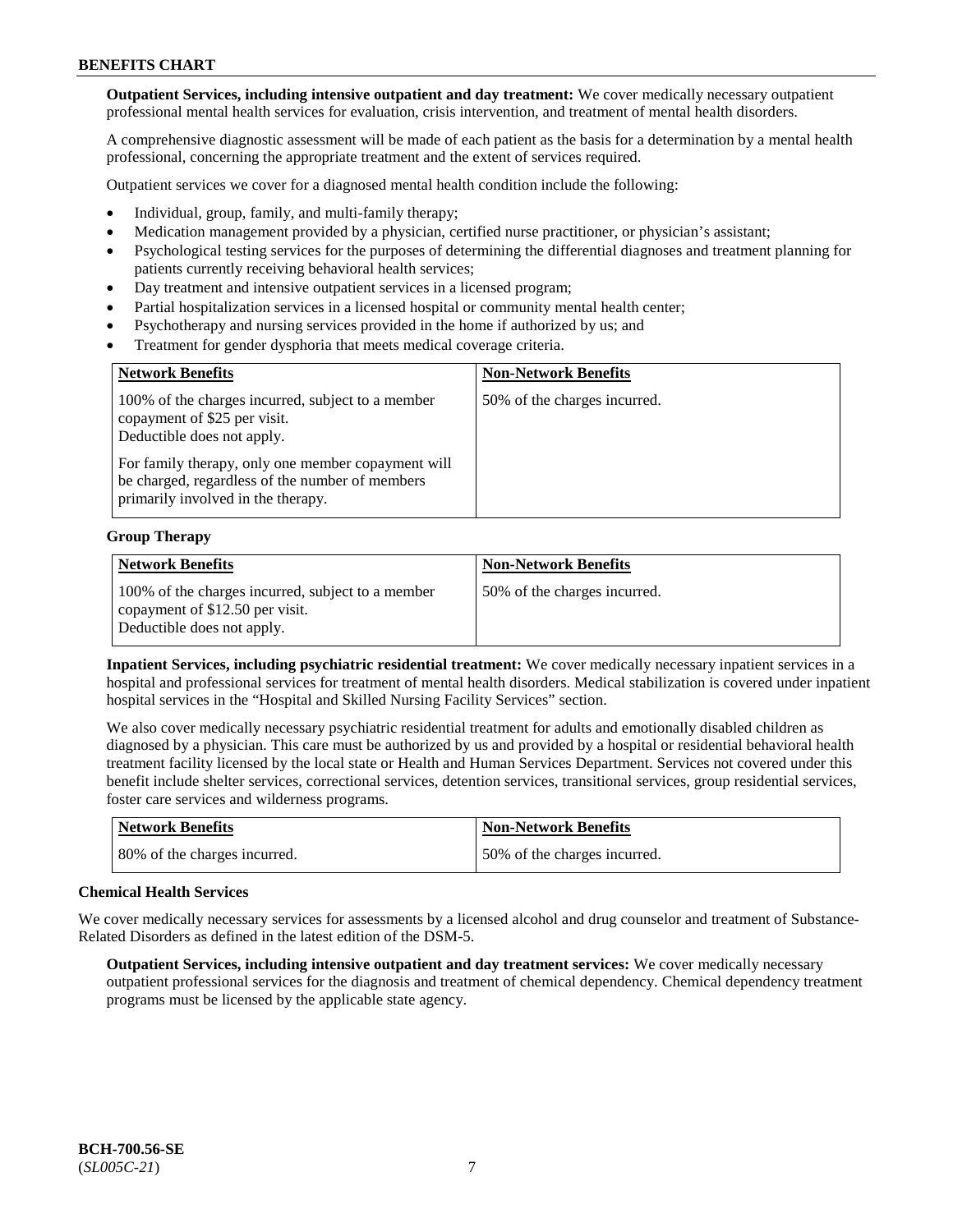Outpatient services we cover for a diagnosed chemical dependency condition include the following:

- Individual, group, family, and multi-family therapy provided in an office setting;
- Opiate replacement therapy including methadone and buprenorphine treatment; and
- Day treatment and intensive outpatient services in a licensed program.

| <b>Network Benefits</b>                                                                                                                     | <b>Non-Network Benefits</b>  |
|---------------------------------------------------------------------------------------------------------------------------------------------|------------------------------|
| 100% of the charges incurred, subject to a member<br>copayment of \$25 per visit.<br>Deductible does not apply.                             | 50% of the charges incurred. |
| For family therapy, only one member copayment will<br>be charged, regardless of the number of members<br>primarily involved in the therapy. |                              |

**Inpatient Services:** We cover medically necessary inpatient services in a hospital or primary residential treatment in a licensed chemical health treatment center. Primary residential treatment is an intensive residential treatment program of limited duration, typically 30 days or less.

We cover services provided in a hospital that is licensed by the local state and accredited by Medicare.

**Detoxification Services.** We cover detoxification services in a hospital or community detoxification facility if it is licensed by the local Health and Human Services Department.

| <b>Network Benefits</b>      | <b>Non-Network Benefits</b>  |
|------------------------------|------------------------------|
| 80% of the charges incurred. | 50% of the charges incurred. |

## **Not Covered:**

See "Services Not Covered" in the Group Membership Contract.

## **CHIROPRACTIC SERVICES**

#### **Covered Services:**

We cover chiropractic services for rehabilitative care, provided to diagnose and treat acute neuromusculo-skeletal conditions.

Massage therapy which is performed in conjunction with other treatment/modalities by a chiropractor, is part of a prescribed treatment plan and is not billed separately is covered.

| <b>Network Benefits</b>                                                                                         | <b>Non-Network Benefits</b>                                           |
|-----------------------------------------------------------------------------------------------------------------|-----------------------------------------------------------------------|
| 100% of the charges incurred, subject to a member<br>copayment of \$25 per visit.<br>Deductible does not apply. | 50% of the charges incurred.<br>Limit of 20 visits per calendar year. |

#### **Not Covered:**

- Massage therapy for the purpose of comfort or convenience of the member.
- See "Services Not Covered" in the Group Membership Contract.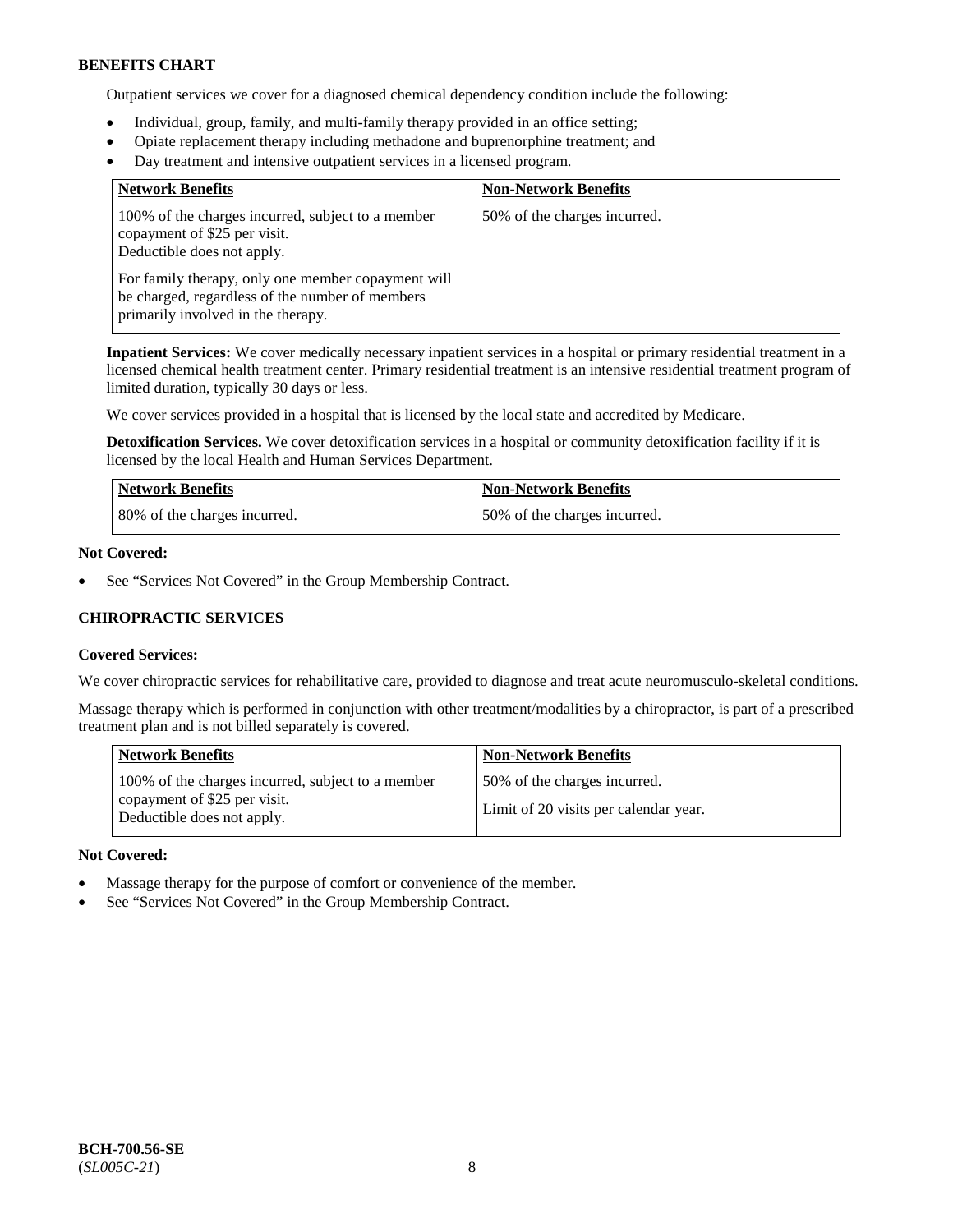## **CLINICAL TRIALS**

## **Covered Services:**

We cover certain routine services if you participate in a Phase I, Phase II, Phase III or Phase IV clinical trial that is conducted in relation to the prevention, detection, or treatment of cancer or other life-threatening disease or condition as defined in the Affordable Care Act. We cover routine patient costs for services that would be eligible under this Benefits Chart if the service was provided outside of a clinical trial.

| <b>Network Benefits</b>                                | <b>Non-Network Benefits</b>                            |
|--------------------------------------------------------|--------------------------------------------------------|
| Coverage level is same as corresponding Network        | Coverage level is same as corresponding Non-Network    |
| Benefit, depending on type of service provided such as | Benefit, depending on type of service provided such as |
| Office Visits for Illness or Injury, Inpatient or      | Office Visits for Illness or Injury, Inpatient or      |
| <b>Outpatient Hospital Services.</b>                   | Outpatient Hospital Services.                          |

## **Not Covered:**

- The investigative item, device or service itself.
- Items or services that are provided solely to satisfy data collection and analysis needs and that are not used in the direct clinical management of the patient.
- A service that is clearly inconsistent with widely accepted and established standards of care for a particular diagnosis.
- See "Services Not Covered" in the Group Membership Contract.

## **DENTAL SERVICES**

## **Covered Services:**

We cover services as described below.

**Accidental Dental Services:** We cover dentally necessary services to treat and restore damage done to sound, natural, unrestored teeth as a result of an accidental injury. Coverage is for damage caused by external trauma to face and mouth only, not for cracked or broken teeth which result from biting or chewing. We cover restorations, root canals, crowns and replacement of teeth lost that are directly related to the accident in which the member was involved. We cover initial exams, xrays, and palliative treatment including extractions, and other oral surgical procedures directly related to the accident. Subsequent treatment must be initiated within the specified time-frame and must be directly related to the accident. We do not cover restoration and replacement of teeth that are not "sound and natural" at the time of the accident.

Full mouth rehabilitation to correct occlusion (bite) and malocclusion (misaligned teeth not due to the accident) are not covered.

When an implant-supported dental prosthetic treatment is pursued, the accidental dental benefit will be applied to the prosthetic procedure. Benefits are limited to the amount that would be paid toward the placement of a removable dental prosthetic appliance that could be used in the absence of implant treatment. Care must be provided or pre-authorized by a HealthPartners dentist.

| <b>Network Benefits</b>      | <b>Non-Network Benefits</b>  |
|------------------------------|------------------------------|
| 80% of the charges incurred. | 50% of the charges incurred. |

For all accidental dental services, treatment and/or restoration must be initiated within six months of the date of the injury. Coverage is limited to the initial course of treatment and/or initial restoration. Services must be provided within twenty-four months of the date of injury to be covered.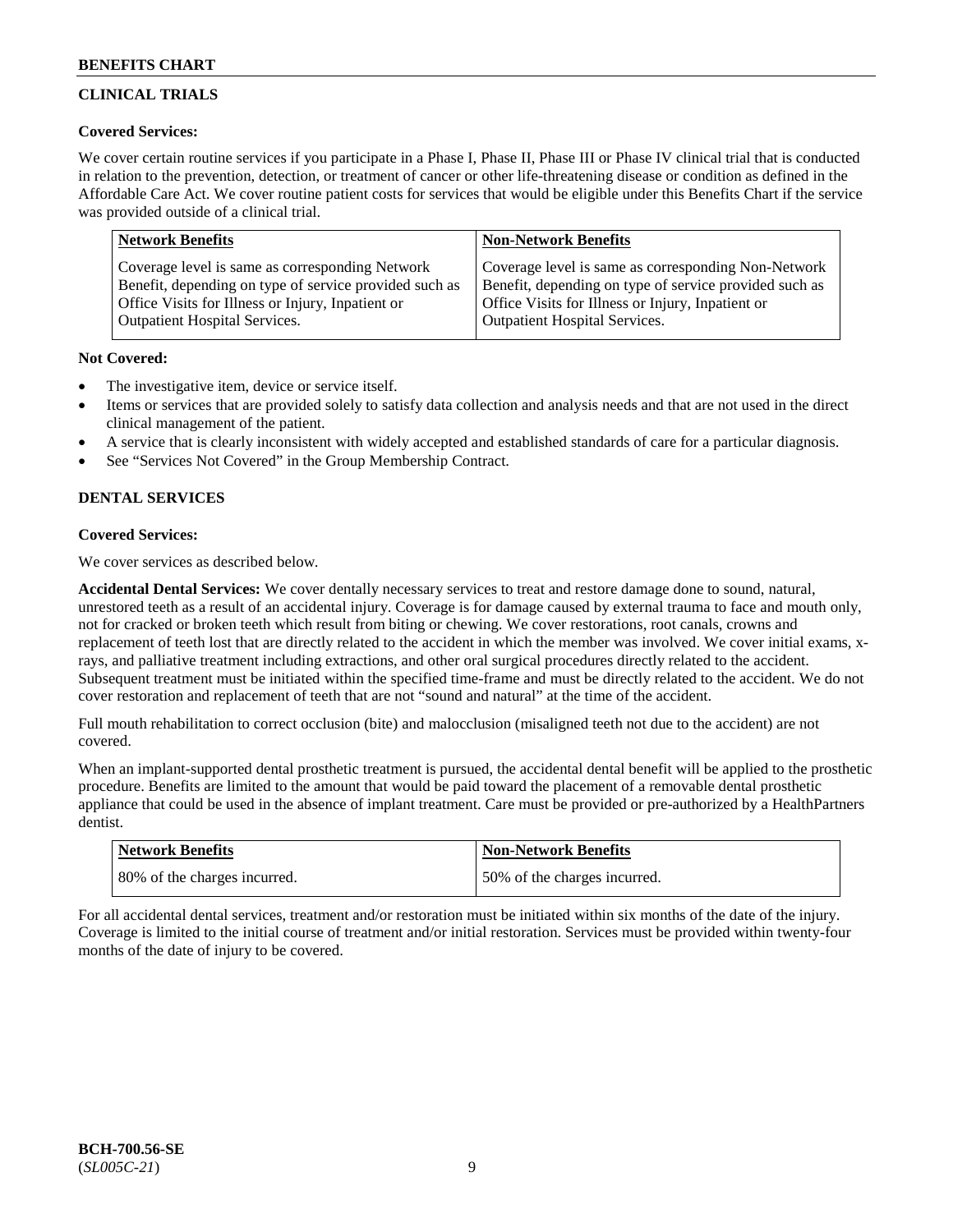## **Medical Referral Dental Services**

**Medically Necessary Outpatient Dental Services:** We cover medically necessary outpatient dental services. Coverage is limited to dental services required for treatment of an underlying medical condition, e.g., removal of teeth to complete radiation treatment for cancer of the jaw, cysts and lesions.

| <b>Network Benefits</b>                                                                                         | <b>Non-Network Benefits</b>  |
|-----------------------------------------------------------------------------------------------------------------|------------------------------|
| 100% of the charges incurred, subject to a member<br>copayment of \$25 per visit.<br>Deductible does not apply. | 50% of the charges incurred. |

**Medically Necessary Hospitalization and Anesthesia for Dental Care:** We cover medically necessary hospitalization for dental care. This is limited to charges incurred by a member who: (1) is a child under age  $5$ ; (2) is severely disabled; (3) has a medical condition and requires hospitalization or general anesthesia for dental care treatment; or (4) is a child between age 5 and 12 and care in dental offices has been attempted unsuccessfully and usual methods of behavior modification have not been successful, or when extensive amounts of restorative care, exceeding four appointments, are required. Coverage is limited to facility and anesthesia charges. Oral surgeon/dentist professional fees are not covered.

| <b>Network Benefits</b>      | Non-Network Benefits         |
|------------------------------|------------------------------|
| 80% of the charges incurred. | 50% of the charges incurred. |

**Medical Complications of Dental Care:** We cover medical complications of dental care. Treatment must be medically necessary care and related to medical complications of non-covered dental care, including complications of the head, neck, or substructures.

| <b>Network Benefits</b>                                                                                         | <b>Non-Network Benefits</b>  |
|-----------------------------------------------------------------------------------------------------------------|------------------------------|
| 100% of the charges incurred, subject to a member<br>copayment of \$25 per visit.<br>Deductible does not apply. | 50% of the charges incurred. |

**Oral Surgery**: We cover oral surgery. Coverage is limited to treatment of medical conditions requiring oral surgery, such as treatment of oral neoplasm, non-dental cysts, fracture of the jaws, trauma of the mouth and jaws.

| <b>Network Benefits</b>                                                                                         | <b>Non-Network Benefits</b>  |
|-----------------------------------------------------------------------------------------------------------------|------------------------------|
| 100% of the charges incurred, subject to a member<br>copayment of \$25 per visit.<br>Deductible does not apply. | 50% of the charges incurred. |

**Treatment of Cleft Lip and Cleft Palate:** We cover treatment of cleft lip and cleft palate of a dependent child to age 26, including orthodontic treatment and oral surgery directly related to the cleft. Benefits are limited to inpatient or outpatient expenses arising from medical and dental treatment that was scheduled or initiated prior to the dependent turning age 19. Dental services that are not required for the treatment of cleft lip or cleft palate are not covered. If a dependent child covered under this Contract is also covered under a dental plan which includes orthodontic services, that dental plan shall be considered primary for the necessary orthodontic services. Oral appliances are subject to the same copayment, conditions and limitations as durable medical equipment.

| <b>Network Benefits</b>                                                                                         | <b>Non-Network Benefits</b>  |
|-----------------------------------------------------------------------------------------------------------------|------------------------------|
| 100% of the charges incurred, subject to a member<br>copayment of \$25 per visit.<br>Deductible does not apply. | 50% of the charges incurred. |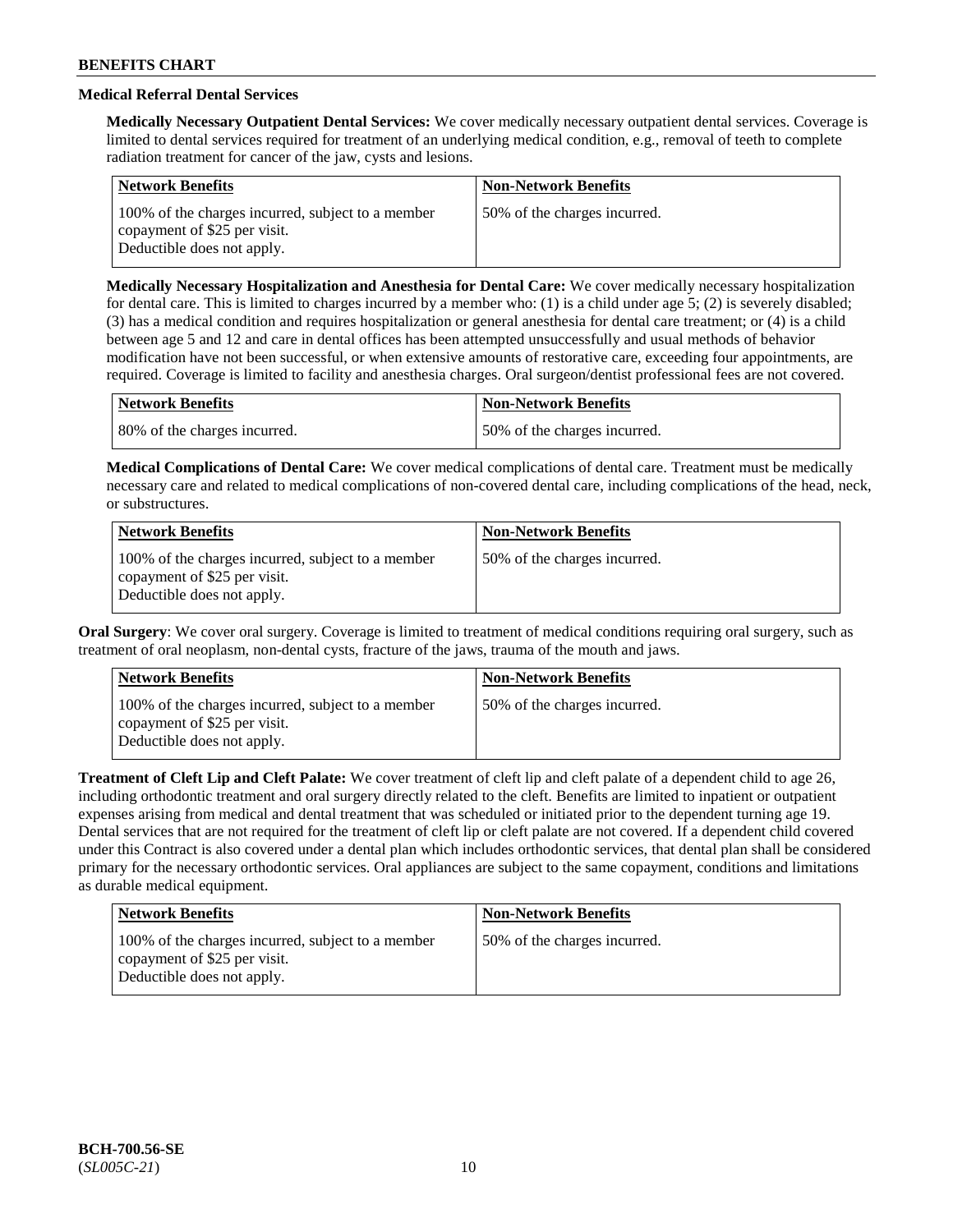**Treatment of Temporomandibular Disorder (TMD) and Craniomandibular Disorder (CMD):** We cover surgical and non-surgical treatment of temporomandibular disorder (TMD) and craniomandibular disorder (CMD), which is medically necessary care. Dental services which are not required to directly treat TMD or CMD are not covered.

| <b>Network Benefits</b>                                                                                         | <b>Non-Network Benefits</b>  |
|-----------------------------------------------------------------------------------------------------------------|------------------------------|
| 100% of the charges incurred, subject to a member<br>copayment of \$25 per visit.<br>Deductible does not apply. | 50% of the charges incurred. |

## **Not Covered:**

- Dental treatment, procedures or services not listed in this Benefits Chart.
- Accident related dental services if treatment is (1) provided to teeth which are not sound and natural, (2) to teeth which have been restored, (3) initiated beyond six months from the date of the injury, (4) received beyond the initial treatment or restoration or (5) received beyond twenty-four months from the date of injury.
- Oral surgery to remove wisdom teeth.
- Orthognathic treatment or procedures and all related services, unless it is required to treat TMD or CMD and it meets our medical coverage criteria.
- See "Services Not Covered" in the Group Membership Contract.

## **DIAGNOSTIC IMAGING SERVICES**

#### **Covered Services:**

We cover diagnostic imaging, when ordered by a provider and provided in a clinic or outpatient hospital facility.

For Network Benefits, non-emergent, scheduled outpatient Magnetic Resonance Imaging (MRI) and Computed Tomography (CT) must be provided at a designated facility. Your physician or facility will obtain or verify prior authorization for these services with HealthPartners, as needed.

We cover services provided in a clinic or outpatient hospital facility (to see the benefit level for inpatient hospital or skilled nursing facility services, see benefits under Inpatient Hospital and Skilled Nursing Facility Services).

## **Outpatient Magnetic Resonance Imaging (MRI) and Computed Tomography (CT)**

| Network Benefits             | <b>Non-Network Benefits</b>  |
|------------------------------|------------------------------|
| 80% of the charges incurred. | 50% of the charges incurred. |

## **All other outpatient diagnostic imaging services for illness or injury**

#### **Services for illness or injury**

| Network Benefits             | Non-Network Benefits         |
|------------------------------|------------------------------|
| 80% of the charges incurred. | 50% of the charges incurred. |

#### **Preventive services (MRI/CT procedures are not considered preventive)**

Diagnostic imaging services associated with preventive services are covered at the benefit level shown in the "Preventive Services" section of this Benefits Chart.

#### **Not Covered:**

See "Services Not Covered" in the Group Membership Contract.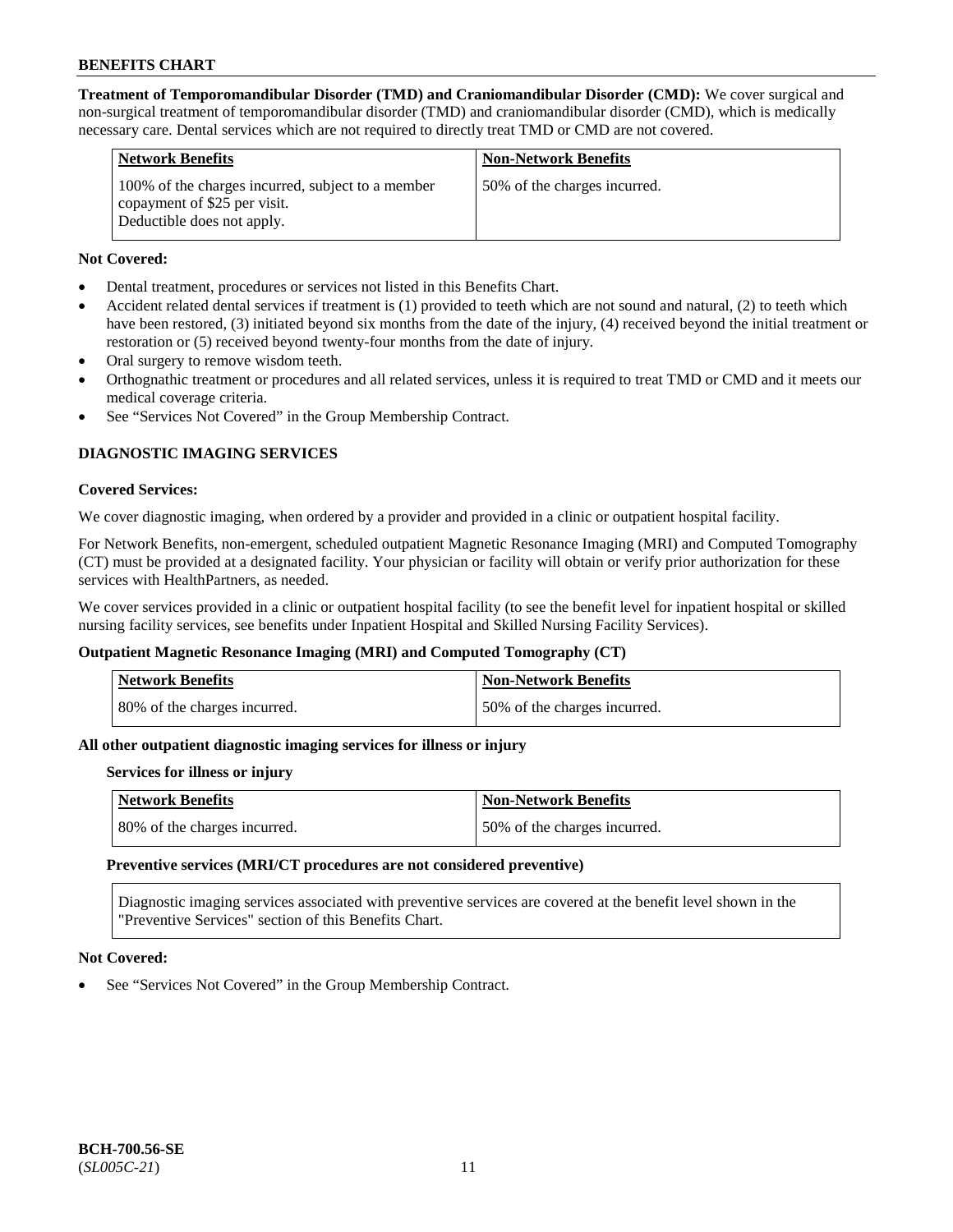## **DURABLE MEDICAL EQUIPMENT, PROSTHETICS, ORTHOTICS, AND SUPPLIES**

### **Covered Services:**

We cover equipment and services, as described below.

We cover durable medical equipment and services, prosthetics, orthotics and supplies, subject to the limitations below, including certain disposable supplies, enteral feedings and the following diabetic supplies and equipment: glucose monitors, insulin pumps, syringes, blood and urine test strips and other diabetic supplies as deemed medically appropriate and necessary, for members with gestational, Type I or Type II diabetes.

External hearing aids (including osseointegrated or bone anchored) for members age 18 or younger who have hearing loss that is not correctable by other covered procedures. Coverage is limited to one basic, standard hearing aid for each ear every three years. A basic hearing aid is defined as a hearing device that consists of a microphone, amplifier, volume control, battery and receiver. It does not include upgrades above and beyond the functionality of a basic hearing aid, including but not limited to hearing improvements for group settings, background noise, Bluetooth/remote control functionality, or extended warranties. Charges for upgrades above the cost of a basic, standard hearing aid are not covered.

#### **Diabetic supplies purchased at a pharmacy**

| <b>Network Benefits</b>                                    | <b>Non-Network Benefits</b>   |
|------------------------------------------------------------|-------------------------------|
| 80% of the charges incurred.<br>Deductible does not apply. | 50\% of the charges incurred. |

#### **Diabetic supplies purchased from a non-pharmacy provider**

| <b>Network Benefits</b>                                              | <b>Non-Network Benefits</b>  |
|----------------------------------------------------------------------|------------------------------|
| 80% of the charges incurred if purchased from an<br>approved vendor. | 50% of the charges incurred. |

#### **Special dietary treatment for Phenylketonuria (PKU) if it meets our medical coverage criteria**

| Network Benefits                                           | <b>Non-Network Benefits</b>  |
|------------------------------------------------------------|------------------------------|
| 80% of the charges incurred.<br>Deductible does not apply. | 50% of the charges incurred. |

#### **Oral amino acid based elemental formula if it meets our medical coverage criteria**

| Network Benefits             | <b>Non-Network Benefits</b>  |
|------------------------------|------------------------------|
| 80% of the charges incurred. | 50% of the charges incurred. |

#### **All other durable medical equipment, prosthetics, orthotics and supplies**

| Network Benefits             | <b>Non-Network Benefits</b>  |
|------------------------------|------------------------------|
| 80% of the charges incurred. | 50% of the charges incurred. |

### **Limitations:**

Coverage of durable medical equipment is limited by the following:

- No more than a 93-day supply of diabetic supplies are covered and dispensed at a time.
- Payment will not exceed the cost of an alternate piece of equipment or service that is effective and medically necessary.
- Wigs for hair loss resulting from alopecia areata are limited to one per calendar year.
- For prosthetic benefits, other than hair prostheses (i.e., wigs) for hair loss resulting from alopecia areata and oral appliances for cleft lip and cleft palate, payment will not exceed the cost of an alternate piece of equipment or service that is effective, medically necessary and enables members to conduct standard activities of daily living.
- We reserve the right to determine if an item will be approved for rental vs. purchase.
- We require that certain diabetic supplies and equipment be purchased at a pharmacy.
- Diabetic supplies and equipment are limited to certain models and brands.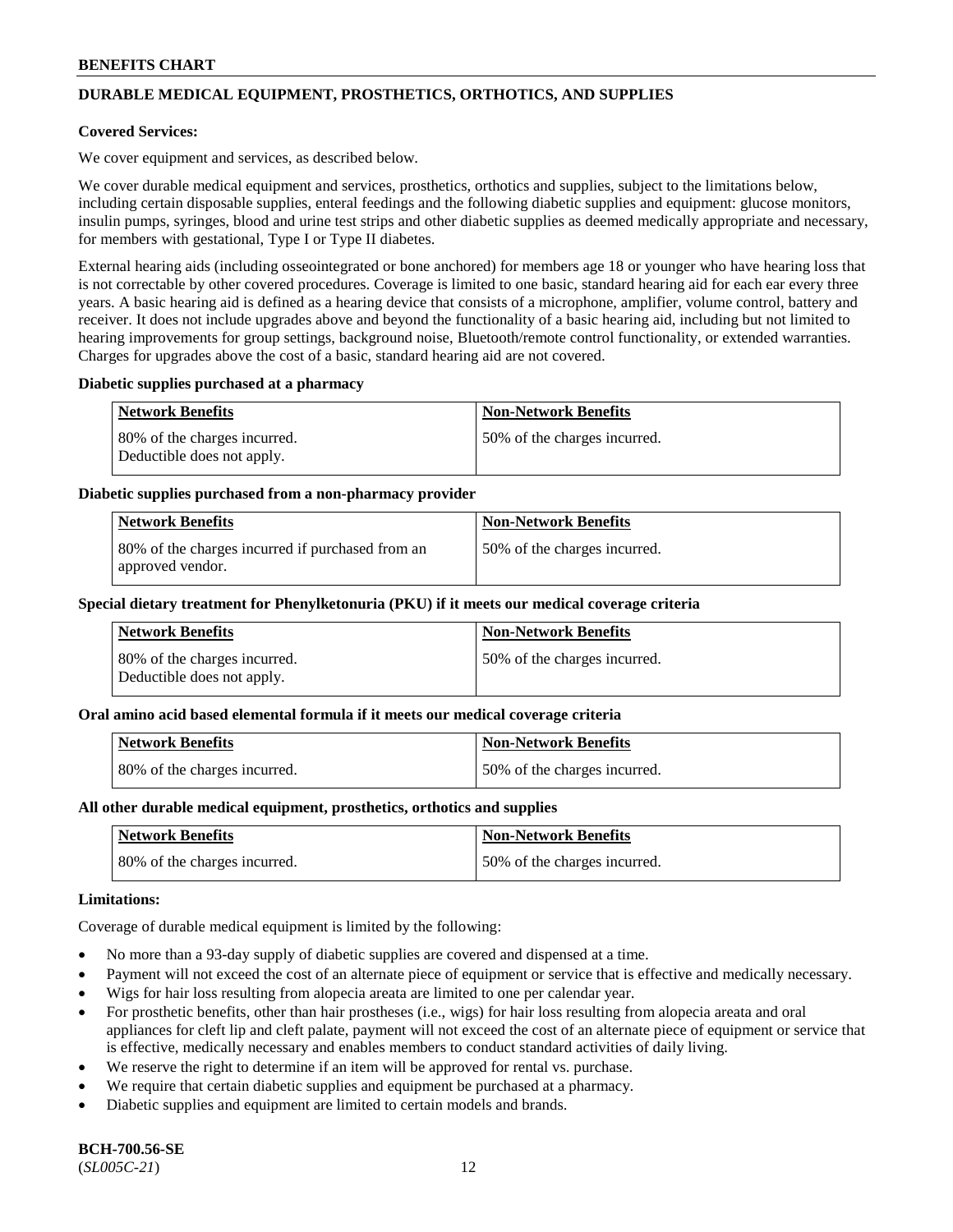- Durable medical equipment and supplies must be obtained from or repaired by approved vendors.
- Covered services and supplies are based on established medical policies, which are subject to periodic review and modification by the medical or dental directors. Our coverage policy for diabetic supplies includes information on our required models and brands. These medical policies (medical coverage criteria) are available by calling Member Services or logging on to your "*my*HealthPartners" account a[t healthpartners.com.](https://www.healthpartners.com/hp/index.html)

## **Not Covered:**

Items that are not eligible for coverage include, but are not limited to:

- Replacement or repair of any covered items, if the items are (i) damaged or destroyed by misuse, abuse or carelessness, (ii) lost; or (iii) stolen.
- Duplicate or similar items.
- Labor and related charges for repair of any covered items which are more than the cost of replacement by an approved vendor.
- Sales tax, mailing, delivery charges, service call charges.
- Items that are primarily educational in nature or for hygiene, vocation, comfort, convenience or recreation.
- Communication aids or devices: equipment to create, replace or augment communication abilities including, but not limited to, speech processors, receivers, communication boards, or computer or electronic assisted communication.
- Hearing aids (implantable and external, including osseointegrated or bone anchored) and their fitting, except as specifically described in this Benefits Chart. This exclusion does not apply to cochlear implants.
- Eyeglasses, contact lenses and their fitting, measurement and adjustment, except as specifically described in this Benefits Chart.
- Hair prostheses (wigs), except as specifically described in this Benefits Chart.
- Household equipment which primarily has customary uses other than medical, such as, but not limited to, exercise cycles, air purifiers, central or unit air conditioners, water purifiers, non-allergenic pillows, mattresses or waterbeds.
- Household fixtures including, but not limited to, escalators or elevators, ramps, swimming pools and saunas.
- Modifications to the structure of the home including, but not limited to, wiring, plumbing or charges for installation of equipment.
- Vehicle, car or van modifications including, but not limited to, hand brakes, hydraulic lifts and car carrier.
- Rental equipment while owned equipment is being repaired by non-contracted vendors, beyond one month rental of medically necessary equipment.
- Other equipment and supplies, including but not limited to assistive devices, that we determine are not eligible for coverage.
- See "Services Not Covered" in the Group Membership Contract.

## **EMERGENCY AND URGENTLY NEEDED CARE SERVICES**

## **Covered Services:**

We cover services for emergency care and urgently needed care if the services are otherwise eligible for coverage under this Benefits Chart.

**Urgently Needed Care.** These are services to treat an unforeseen illness or injury, which are required in order to prevent a serious deterioration in your health, and which cannot be delayed until the next available clinic or office hours.

## **Urgently Needed care at clinics**

| <b>Network Benefits</b>                                                                                         | <b>Non-Network Benefits</b> |
|-----------------------------------------------------------------------------------------------------------------|-----------------------------|
| 100% of the charges incurred, subject to a member<br>copayment of \$25 per visit.<br>Deductible does not apply. | See Network Benefits.       |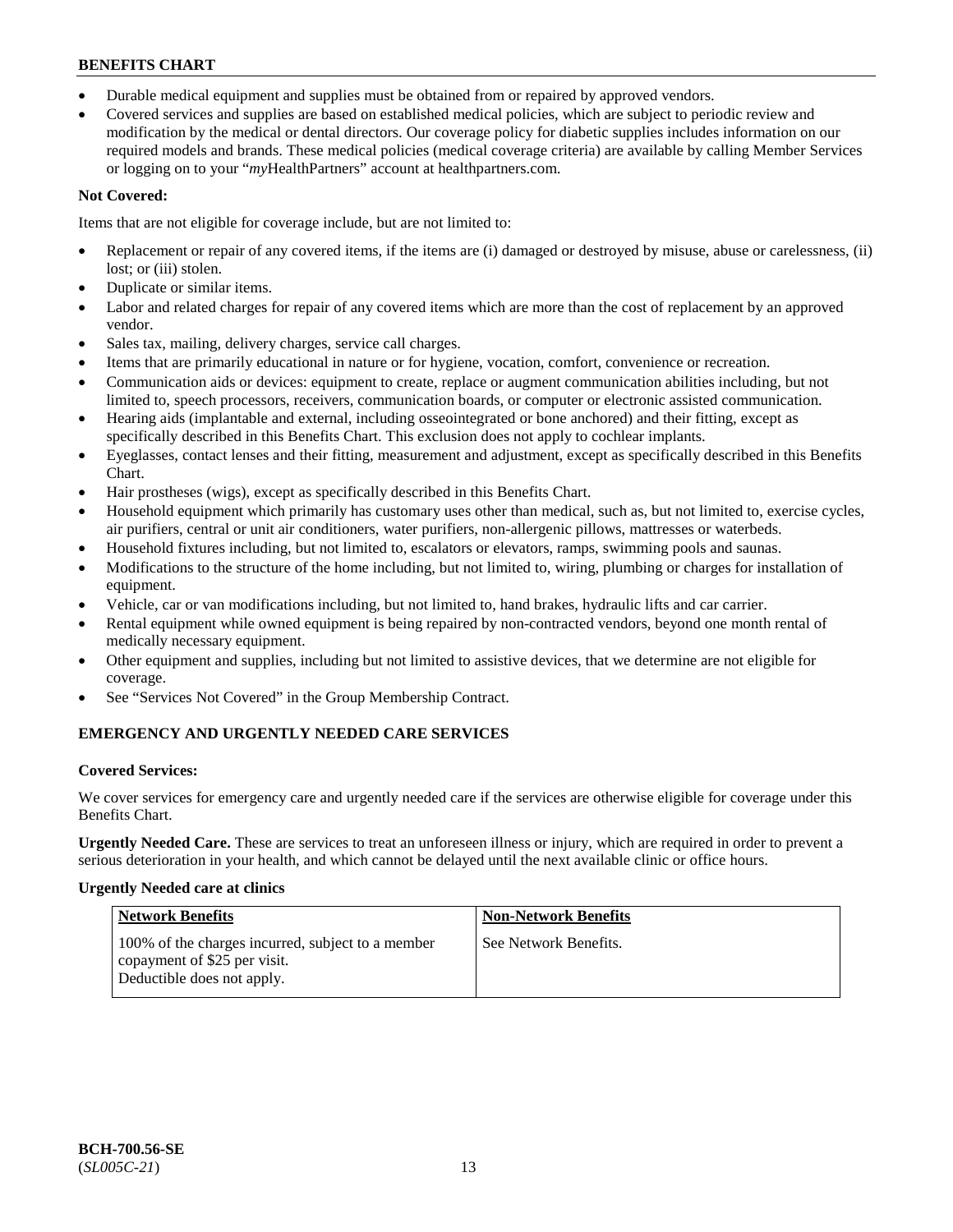**Emergency Care.** These are services to treat: (1) the sudden, unexpected onset of illness or injury which, if left untreated or unattended until the next available clinic or office hours, would result in hospitalization, or (2) a condition requiring professional health services immediately necessary to preserve life or stabilize health.

When reviewing claims for coverage of emergency services, our medical director will take into consideration a reasonable layperson's belief that the circumstances required immediate medical care that could not wait until the next working day or next available clinic appointment. Emergency care also includes an immediate response service available on a 24-hour, sevenday-a-week basis for each child, or person, having a psychiatric crisis, a mental health crisis, or a mental health emergency.

## **Emergency care in a hospital emergency room, including professional services of a physician**

| <b>Network Benefits</b>      | <b>Non-Network Benefits</b> |
|------------------------------|-----------------------------|
| 80% of the charges incurred. | See Network Benefits.       |

## **Inpatient emergency care in a hospital**

| Network Benefits             | <b>Non-Network Benefits</b> |
|------------------------------|-----------------------------|
| 80% of the charges incurred. | See Network Benefits.       |

## **Not Covered:**

• See "Services Not Covered" in the Group Membership Contract.

## **GENE THERAPY**

## **Covered Services:**

We cover gene therapy treatment that meets our current medical coverage criteria.

| <b>Network Benefits</b>                                                                                                                                                                                 | <b>Non-Network Benefits</b> |
|---------------------------------------------------------------------------------------------------------------------------------------------------------------------------------------------------------|-----------------------------|
| Coverage level is same as corresponding Network<br>Benefit, depending on type of service provided, such as<br>Office Visits for Illness or Injury, Inpatient or<br><b>Outpatient Hospital Services.</b> | No Coverage.                |

#### **Limitations:**

- Gene therapy must be provided by a designated provider.
- Specific types of gene therapy are limited to therapies and conditions specified in our medical coverage criteria.

#### **Not Covered:**

See "Services Not Covered" in the Group Membership Contract.

## **HEALTH EDUCATION**

#### **Covered Services:**

We cover education for preventive services and education for the management of chronic health problems (such as diabetes).

| Network Benefits                                            | <b>Non-Network Benefits</b>  |
|-------------------------------------------------------------|------------------------------|
| 100% of the charges incurred.<br>Deductible does not apply. | 50% of the charges incurred. |

### **Not Covered:**

See "Services Not Covered" in the Group Membership Contract.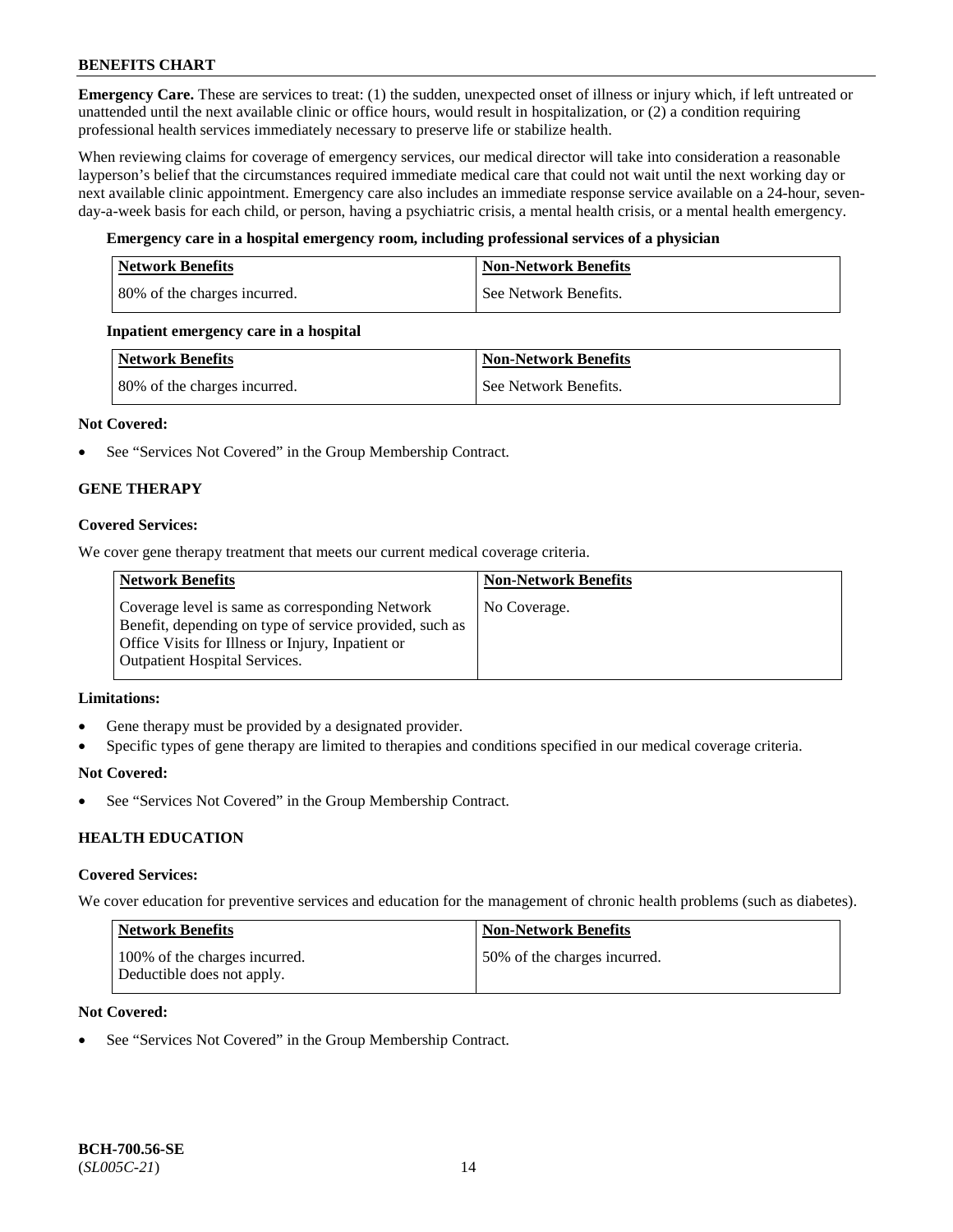## **HOME-BASED COMPREHENSIVE HEALTH RISK ASSESSMENT**

#### **Covered Services:**

If you meet our criteria for coverage, you may qualify for our home-based comprehensive health risk assessment program. The program covers a health assessment with a designated nurse practitioner.

| Network Benefits                                            | <b>Non-Network Benefits</b> |
|-------------------------------------------------------------|-----------------------------|
| 100% of the charges incurred.<br>Deductible does not apply. | No Coverage.                |

#### **Not Covered:**

See "Services Not Covered" in the Group Membership Contract.

## **HOME HEALTH SERVICES**

#### **Covered Services:**

We cover skilled nursing services, physical therapy, occupational therapy, speech therapy, respiratory therapy and other therapeutic services, non-routine prenatal and postnatal services, routine postnatal well child visits (as described in the Medical Coverage Criteria), phototherapy services for newborns, home health aide services and other eligible home health services when provided in your home, if you are homebound (i.e., unable to leave home without considerable effort due to a medical condition. Lack of transportation does not constitute homebound status). For phototherapy services for newborns and high risk pre-natal services, supplies and equipment are included.

We cover total parenteral nutrition/intravenous ("TPN/IV") therapy, equipment, supplies and drugs in connection with IV therapy. IV line care kits are covered under Durable Medical Equipment.

You do not need to be homebound to receive total parenteral nutrition/intravenous ("TPN/IV") therapy.

We cover palliative care benefits. Palliative care includes symptom management, education and establishing goals of care. We waive the requirement that you be homebound for a limited number of home visits for palliative care (as shown in the Benefits Chart), if you have a life-threatening, non-curable condition which has a prognosis of survival of two years or less. Additional palliative care visits are eligible under the home health services benefit if you are homebound and meet all other requirements defined in this section.

Home health services are eligible and covered only when:

- medically necessary; and
- provided as rehabilitative care, terminal care or maternity care; and
- ordered by a physician, and included in the written home care plan.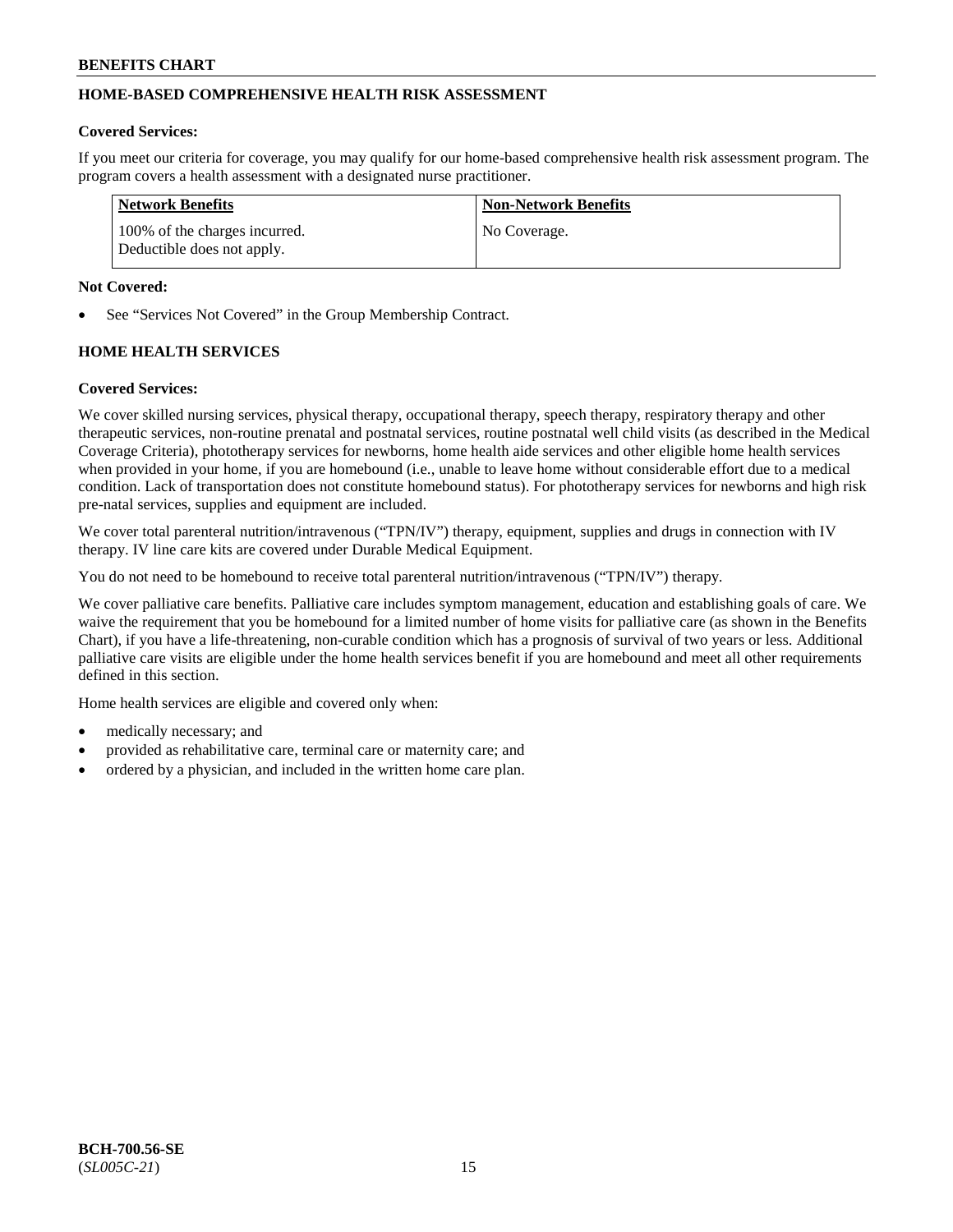## **Physical therapy, occupational therapy, speech therapy, respiratory therapy, home health aide services and palliative care**

| <b>Network Benefits</b>                                                                                                                                                                                                                                       | <b>Non-Network Benefits</b>  |
|---------------------------------------------------------------------------------------------------------------------------------------------------------------------------------------------------------------------------------------------------------------|------------------------------|
| 100% of the charges incurred, subject to a member<br>copayment of \$25 per visit.<br>Deductible does not apply.                                                                                                                                               | 50% of the charges incurred. |
| If more than one home health visit occurs in a day, a<br>separate copayment applies to each. For example, if an<br>occupational therapist and a physical therapist visit a<br>member in the same day, a separate copayment will be<br>charged for each visit. |                              |

## **TPN/IV therapy, skilled nursing services, non-routine prenatal/postnatal services, and phototherapy**

| <b>Network Benefits</b>                                     | <b>Non-Network Benefits</b>  |
|-------------------------------------------------------------|------------------------------|
| 100% of the charges incurred.<br>Deductible does not apply. | 50% of the charges incurred. |

Each 24-hour visit (or shifts of up to 24-hour visits) equals one visit and counts toward the Maximum visits for all other services shown below. Any visit that lasts less than 24 hours, regardless of the length of the visit, will count as one visit toward the Maximum visits for all other services shown below. All visits must be medically necessary and benefit eligible.

#### **Routine postnatal well child visits**

| <b>Network Benefits</b>                                     | <b>Non-Network Benefits</b>   |
|-------------------------------------------------------------|-------------------------------|
| 100% of the charges incurred.<br>Deductible does not apply. | 150% of the charges incurred. |

#### **Maximum visits for palliative care**

If you are eligible to receive palliative care in the home and you are not homebound, there is a maximum of 12 visits per calendar year.

#### **Maximum visits for all other services**

| <b>Network Benefits</b>       | Non-Network Benefits         |
|-------------------------------|------------------------------|
| 120 visits per calendar year. | 60 visits per calendar year. |

Each visit provided under the Network Benefits and Non-Network Benefits counts toward the maximums shown under all Maximum visits sections. The routine postnatal well child visit does not count toward the visit limit.

#### **Limitations:**

- Home health services are not provided as a substitute for a primary caregiver in the home or as relief (respite) for a primary caregiver in the home. We will not reimburse family members or residents in your home for the above services.
- A service shall not be considered a skilled nursing service merely because it is performed by, or under the direct supervision of, a licensed nurse. Where a service (such as tracheotomy suctioning or ventilator monitoring) or like services, can be safely and effectively performed by a non-medical person (or self-administered), without the direct supervision of a licensed nurse, the service shall not be regarded as a skilled nursing service, whether or not a skilled nurse actually provides the service. The unavailability of a competent person to provide a non-skilled service shall not make it a skilled service when a skilled nurse provides it. Only the skilled nursing component of so-called "blended" services (i.e. services which include skilled and non-skilled components) are covered under this Benefits Chart.

#### **Not Covered:**

- Financial or legal counseling services.
- Housekeeping or meal services in your home.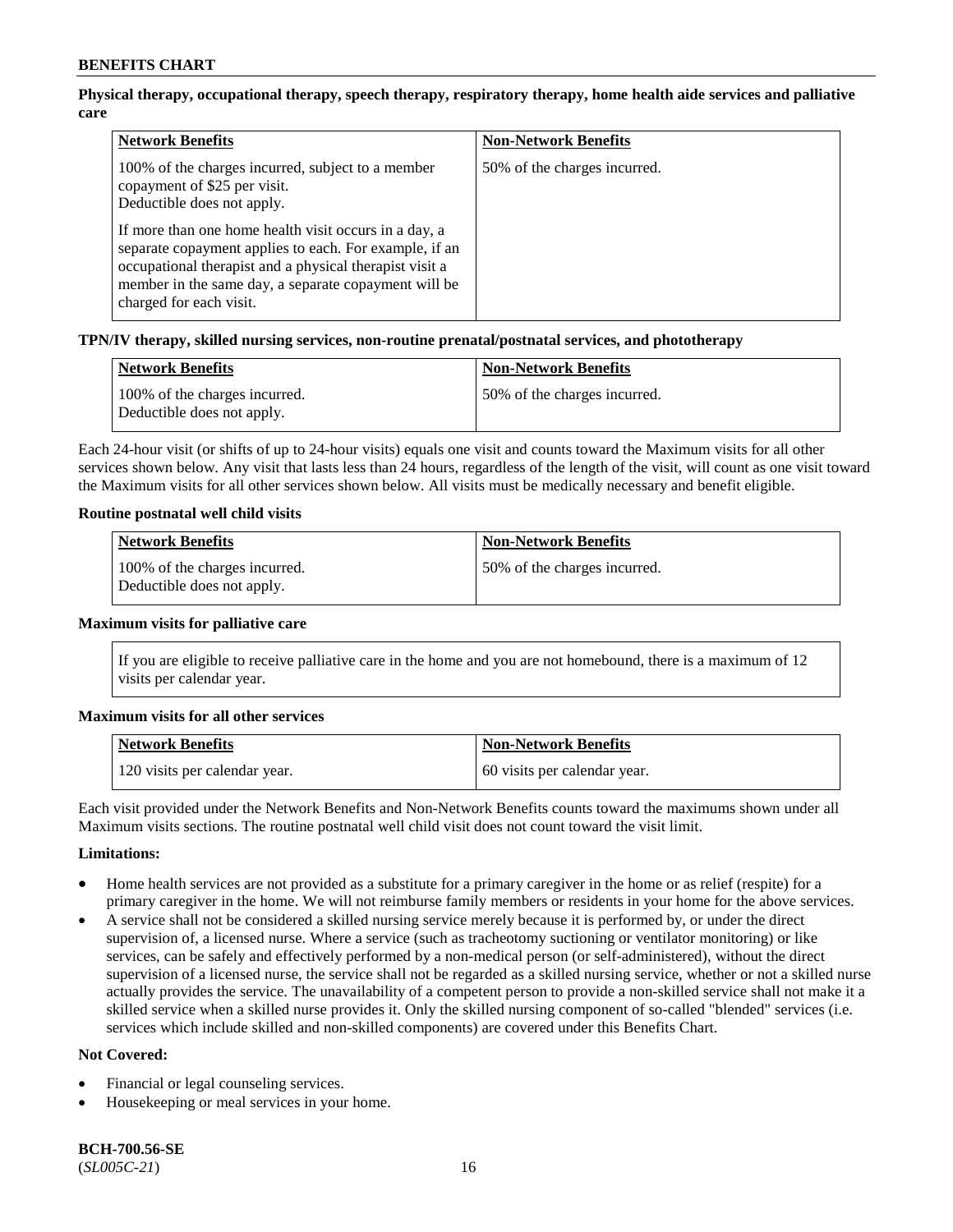- Private duty nursing services. This exclusion does not apply if covered person is also covered under Medical Assistance under 256B.0625, subdivision 7, with the exception of section 256B.0654 subdivision 4.
- Services provided by a family member or enrollee, or a resident in the enrollee's home.
- Vocational rehabilitation and recreational or educational therapy. Recreation therapy is therapy provided solely for the purpose of recreation, including but not limited to: (a) requests for physical therapy or occupational therapy to improve athletic ability, and (b) braces or guards to prevent sports injuries.
- See "Services Not Covered" in the Group Membership Contract.

## **HOME HOSPICE SERVICES**

#### **Applicable Definitions:**

**Part-time.** This is up to two hours of service per day, more than two hours is considered continuous care.

**Continuous Care.** This is from two to twelve hours of service per day provided by a registered nurse, licensed practical nurse, or home health aide, during a period of crisis in order to maintain a terminally ill patient at home.

**Appropriate Facility.** This is a nursing home, hospice residence, or other inpatient facility.

**Custodial Care Related to Hospice Services.** This means providing assistance in the activities of daily living and the care needed by a terminally ill patient which can be provided by primary caregiver (i.e., family member or friend) who is responsible for the patient's home care.

#### **Covered Services:**

**Home Hospice Program.** We cover the services described below if you are terminally ill and accepted as a home hospice program participant. You must meet the eligibility requirements of the program, and elect to receive services through the home hospice program. The services will be provided in your home, with inpatient care available when medically necessary as described below. If you elect to receive hospice services, you do so in lieu of curative treatment for your terminal illness for the period you are enrolled in the home hospice program.

**Eligibility:** In order to be eligible to be enrolled in the home hospice program, you must: (1) be a terminally ill patient (prognosis of six months or less); (2) have chosen a palliative treatment focus (i.e., emphasizing comfort and supportive services rather than treatment attempting to cure the disease or condition); and (3) continue to meet the terminally ill prognosis as reviewed by our medical director or his or her designee over the course of care. You may withdraw from the home hospice program at any time.

**Eligible Services:** Hospice services include the following services provided in accordance with an approved hospice treatment plan.

- Home Health Services:
	- o Part-time care provided in your home by an interdisciplinary hospice team (which may include a physician, nurse, social worker, and spiritual counselor) and medically necessary home health services are covered.
	- o One or more periods of continuous care in your home or in a setting which provides day care for pain or symptom management, when medically necessary, will be covered.
- Inpatient Services: We cover medically necessary inpatient services.
- Other Services:
	- o Respite care is covered for care in your home or in an appropriate facility, to give your primary caregivers (i.e., family members or friends) rest and/or relief when necessary in order to maintain a terminally ill patient at home.
	- o Medically necessary medications for pain and symptom management.
	- o Semi-electric hospital beds and other durable medical equipment are covered.
	- o Emergency and non-emergency care is covered.

| Network Benefits                                            | <b>Non-Network Benefits</b>  |
|-------------------------------------------------------------|------------------------------|
| 100% of the charges incurred.<br>Deductible does not apply. | 50% of the charges incurred. |

Respite care is limited to 5 days per episode, and respite care and continuous care combined are limited to 30 days.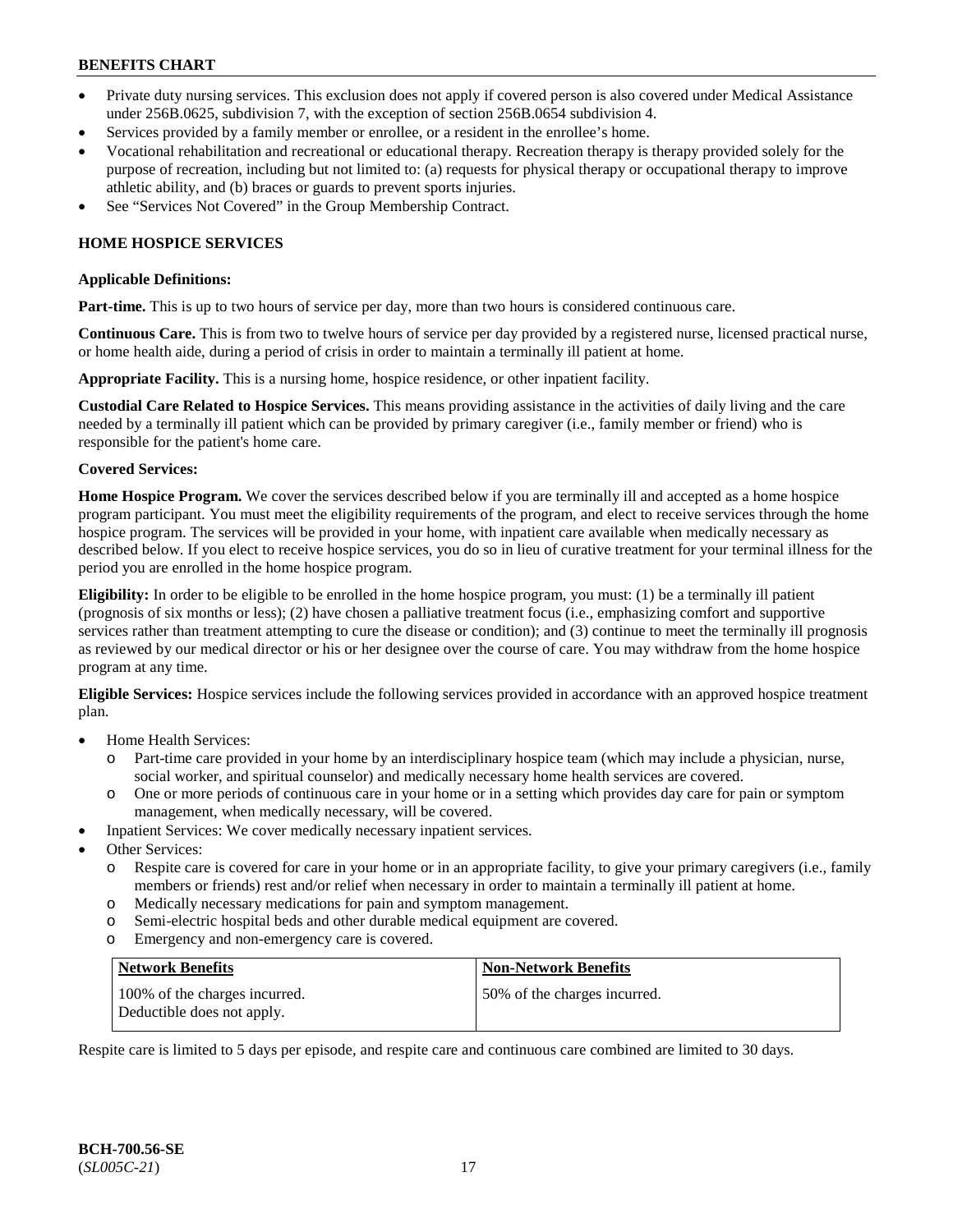## **Not Covered:**

- Financial or legal counseling services.
- Housekeeping or meal services in your home.
- Custodial or maintenance care related to hospice services, whether provided in the home or in a nursing home.
- Any service not specifically described as covered services under this home hospice services benefits.
- Any services provided by members of your family or residents in your home.
- See "Services Not Covered" in the Group Membership Contract.

## **HOSPITAL AND SKILLED NURSING FACILITY SERVICES**

## **Covered Services:**

We cover services as described below.

## **Medical or Surgical Hospital Services**

**Inpatient Hospital Services:** We cover the following medical or surgical services, for the treatment of acute illness or injury, which require the level of care only provided in an acute care facility. These services must be authorized by a physician.

Inpatient hospital services include: room and board; the use of operating or maternity delivery rooms; intensive care facilities; newborn nursery facilities; general nursing care, anesthesia, laboratory and diagnostic imaging services, radiation therapy, physical therapy, prescription drugs or other medications administered during treatment, blood and blood products (unless replaced), and blood derivatives, and other diagnostic or treatment related hospital services; physician and other professional medical and surgical services provided while in the hospital, including gender reassignment surgery that meets medical coverage criteria.

We cover up to 120 hours of services provided by a private duty nurse or personal care assistant who has provided home care services to a ventilator-dependent patient, solely for the purpose of assuring adequate training of the hospital staff to communicate with that patient.

Services for items for personal convenience, such as television rental, are not covered.

We cover, following a vaginal delivery, a minimum of 48 hours of inpatient care for the mother and newborn child. We cover, following a caesarean section delivery, a minimum of 96 hours of inpatient care for the mother and newborn child. If the duration of inpatient care is less than these minimums, we also cover a minimum of one home visit by a registered nurse for post-delivery care, within four days of discharge of the mother and newborn child. Services provided by the registered nurse include, but are not limited to, parent education, assistance and training in breast and bottle feeding, and conducting any necessary and appropriate clinical tests. We shall not provide any compensation or other non-medical remuneration to encourage a mother and newborn to leave inpatient care before the duration minimums specified.

Group health plans and health insurance issuers generally may not, under Federal law, restrict benefits for any hospital length of stay in connection with childbirth for the mother of newborn child to less than 48 hours following a vaginal delivery, or less than 96 hours following a caesarean section. However, Federal law generally does not prohibit the mother's or newborn's attending provider, after consulting with the mother, from discharging the mother or her newborn earlier than 48 hours (or 96 hours as applicable). In any case plans and issuers may not, under Federal law, require that a provider obtain authorization from the plan or the insurance issuer for prescribing a length of stay not in excess of 48 hours (or 96 hours).

| <b>Network Benefits</b>       | <b>Non-Network Benefits</b>  |
|-------------------------------|------------------------------|
| 180% of the charges incurred. | 50% of the charges incurred. |

Each member's admission or confinement, including that of a newborn child, is separate and distinct from the admission or confinement of any other member.

**Outpatient Hospital, Ambulatory Care or Surgical Facility Services:** We cover the following medical and surgical services, for diagnosis or treatment of illness or injury on an outpatient basis. These services must be authorized by a physician.

Outpatient services include: use of operating rooms, maternity delivery rooms or other outpatient departments, rooms or facilities; and the following outpatient services: general nursing care, anesthesia, laboratory and diagnostic imaging services, radiation therapy, physical therapy, drugs administered during treatment, blood and blood products (unless replaced), and blood derivatives, and other diagnostic or treatment related outpatient services; physician and other professional medical and surgical services provided while an outpatient, including gender reassignment surgery that meets medical coverage criteria.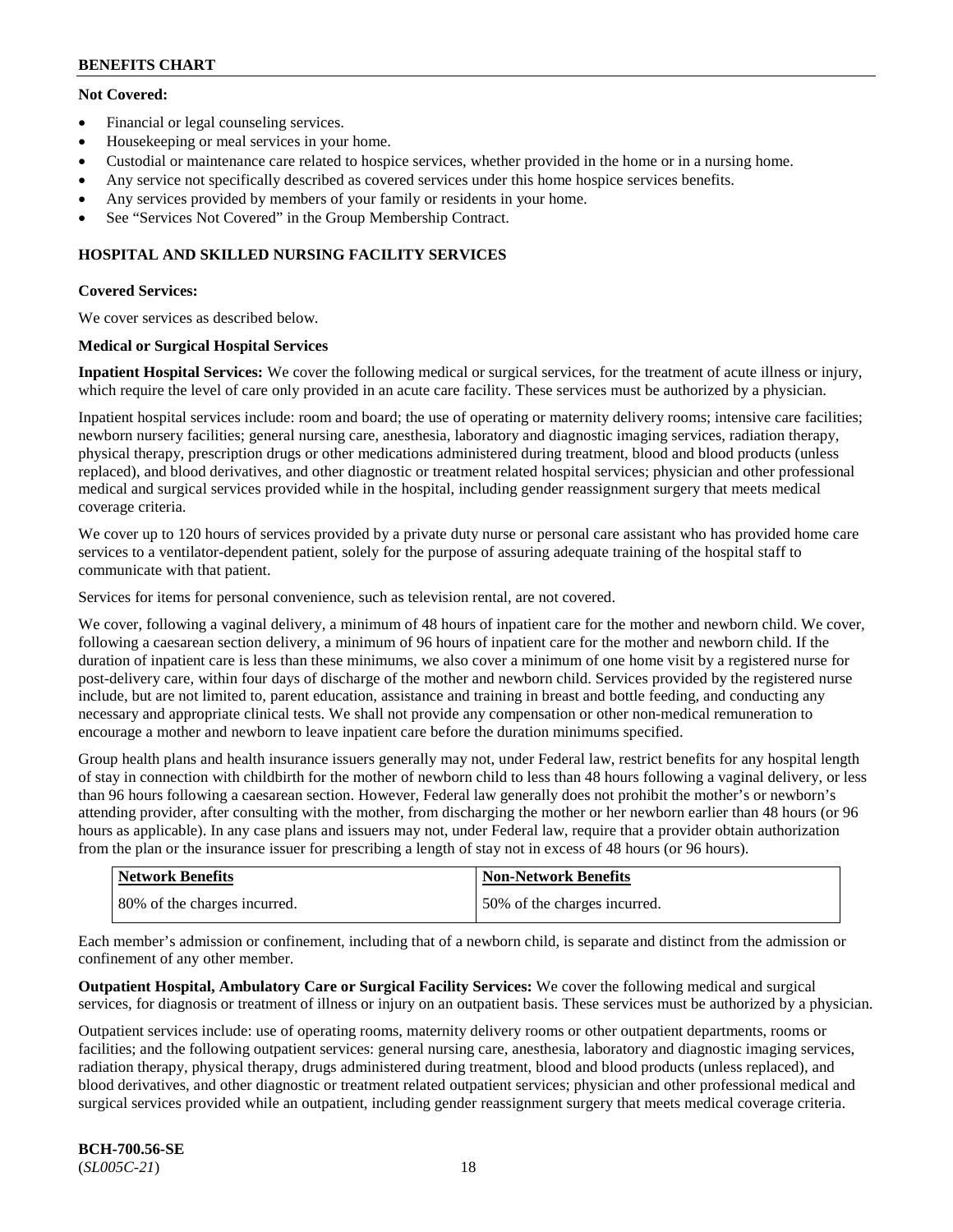For Network Benefits, non-emergent, scheduled outpatient Magnetic Resonance Imaging (MRI) and Computed Tomography (CT) must be provided at a designated facility. Your physician and facility will obtain or verify authorization for these services with HealthPartners, as needed.

To see the benefit level for diagnostic imaging services, laboratory services and physical therapy, see benefits under Diagnostic Imaging Services, Laboratory Services and Physical Therapy in this Benefits Chart.

| Network Benefits             | <b>Non-Network Benefits</b>  |
|------------------------------|------------------------------|
| 80% of the charges incurred. | 50% of the charges incurred. |

### **Skilled Nursing Facility Care**

We cover room and board, daily skilled nursing and related ancillary services for post-acute treatment and rehabilitative care of illness or injury that meets medical coverage criteria.

| Network Benefits                              | <b>Non-Network Benefits</b>                   |
|-----------------------------------------------|-----------------------------------------------|
| 80% of the charges incurred.                  | 50% of the charges incurred.                  |
| Limited to 120 day maximum per calendar year. | Limited to 120 day maximum per calendar year. |

Each day of services provided under the Network Benefits and Non-Network Benefits combined, counts toward the maximums shown above.

## **Not Covered:**

- Services for items for personal convenience, such as television rental.
- See "Services Not Covered" in the Group Membership Contract.

## **INFERTILITY SERVICES**

#### **Covered Services:**

We cover the diagnosis of infertility. These services include diagnostic procedures and tests provided in connection with an infertility evaluation, office visits and consultations to diagnose infertility.

| <b>Network Benefits</b>                                    | <b>Non-Network Benefits</b>  |
|------------------------------------------------------------|------------------------------|
| 80% of the charges incurred.<br>Deductible does not apply. | 50% of the charges incurred. |

Coverage is limited to office visits and consultations to diagnose infertility. Treatment is not covered.

## **Not Covered:**

- Treatment of infertility, including but not limited to, office visits, laboratory and diagnostic imaging services and drugs for the treatment of infertility; assisted reproduction, including, but not limited to gamete intrafallopian tube transfer (GIFT), zygote intrafallopian tube transfer (ZIFT) intracytoplasmic sperm injection (ICSI), and/or in-vitro fertilization (IVF), and all charges associated with such procedures; reversal of sterilization; artificial insemination; and sperm, ova or embryo acquisition, retrieval or storage; however, we do cover office visits and consultations to diagnose infertility.
- Services related to the establishment of surrogate pregnancy and fees for a surrogate.
- See "Services Not Covered" in the Group Membership Contract.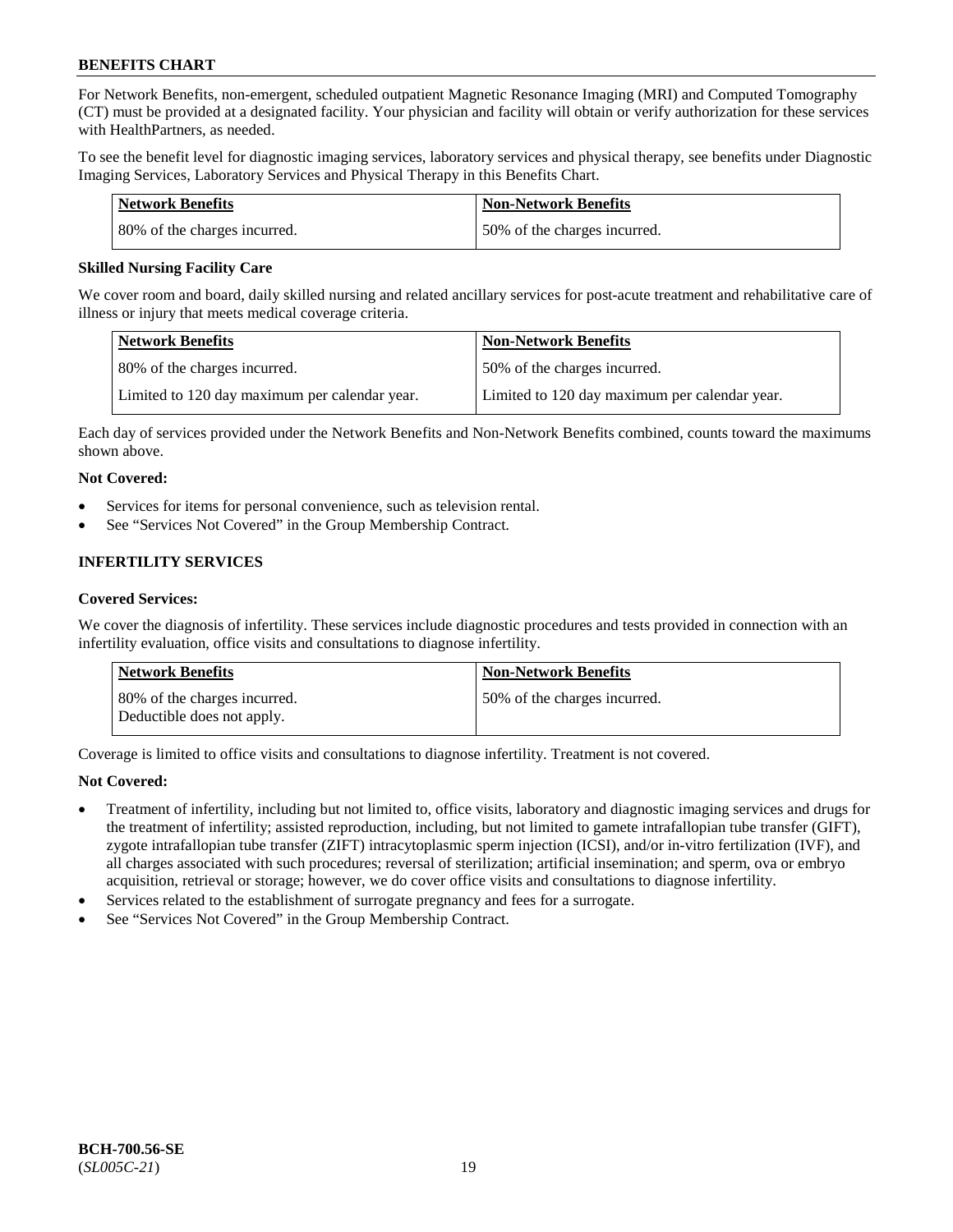## **LABORATORY SERVICES**

## **Covered Services:**

We cover laboratory tests when ordered by a provider and provided in a clinic or outpatient hospital facility.

To see the benefit level for inpatient hospital or skilled nursing facility services, see benefits under Inpatient Hospital and Skilled Nursing Facility Services in this Benefits Chart.

**Prostate-specific antigen (PSA) test coverage.** We cover prostate cancer screening for men 40 years of age or over who are symptomatic or in a high-risk category and for all men 50 years of age or older. Coverage includes a prostate-specific antigen blood test and a digital rectal examination.

| <b>Network Benefits</b>                                     | <b>Non-Network Benefits</b>  |
|-------------------------------------------------------------|------------------------------|
| 100% of the charges incurred.<br>Deductible does not apply. | 50% of the charges incurred. |

## **All other laboratory services**

## **Services for illness or injury**

| Network Benefits                                            | <b>Non-Network Benefits</b>  |
|-------------------------------------------------------------|------------------------------|
| 100% of the charges incurred.<br>Deductible does not apply. | 50% of the charges incurred. |

### **Preventive Services**

Laboratory services associated with preventive services are covered at the benefit level shown in the "Preventive Services" section of this Benefits Chart.

### **Not Covered:**

See "Services Not Covered" in the Group Membership Contract.

## **LYME DISEASE SERVICES**

#### **Covered Services:**

We cover services for the treatment of Lyme disease.

| <b>Network Benefits</b>                                                                                                                                                                                | <b>Non-Network Benefits</b>                                                                                                                                                    |
|--------------------------------------------------------------------------------------------------------------------------------------------------------------------------------------------------------|--------------------------------------------------------------------------------------------------------------------------------------------------------------------------------|
| Coverage level is same as corresponding Network<br>Benefit, depending on type of service provided such as<br>Office Visits for Illness or Injury, Inpatient or<br><b>Outpatient Hospital Services.</b> | Coverage level is same as corresponding Non-Network<br>Benefit, depending on type of service provided, such as<br>Office Visits for Illness or Injury, Inpatient or Outpatient |
|                                                                                                                                                                                                        | Hospital Services.                                                                                                                                                             |

## **Not Covered:**

See "Services Not Covered" in the Group Membership Contract.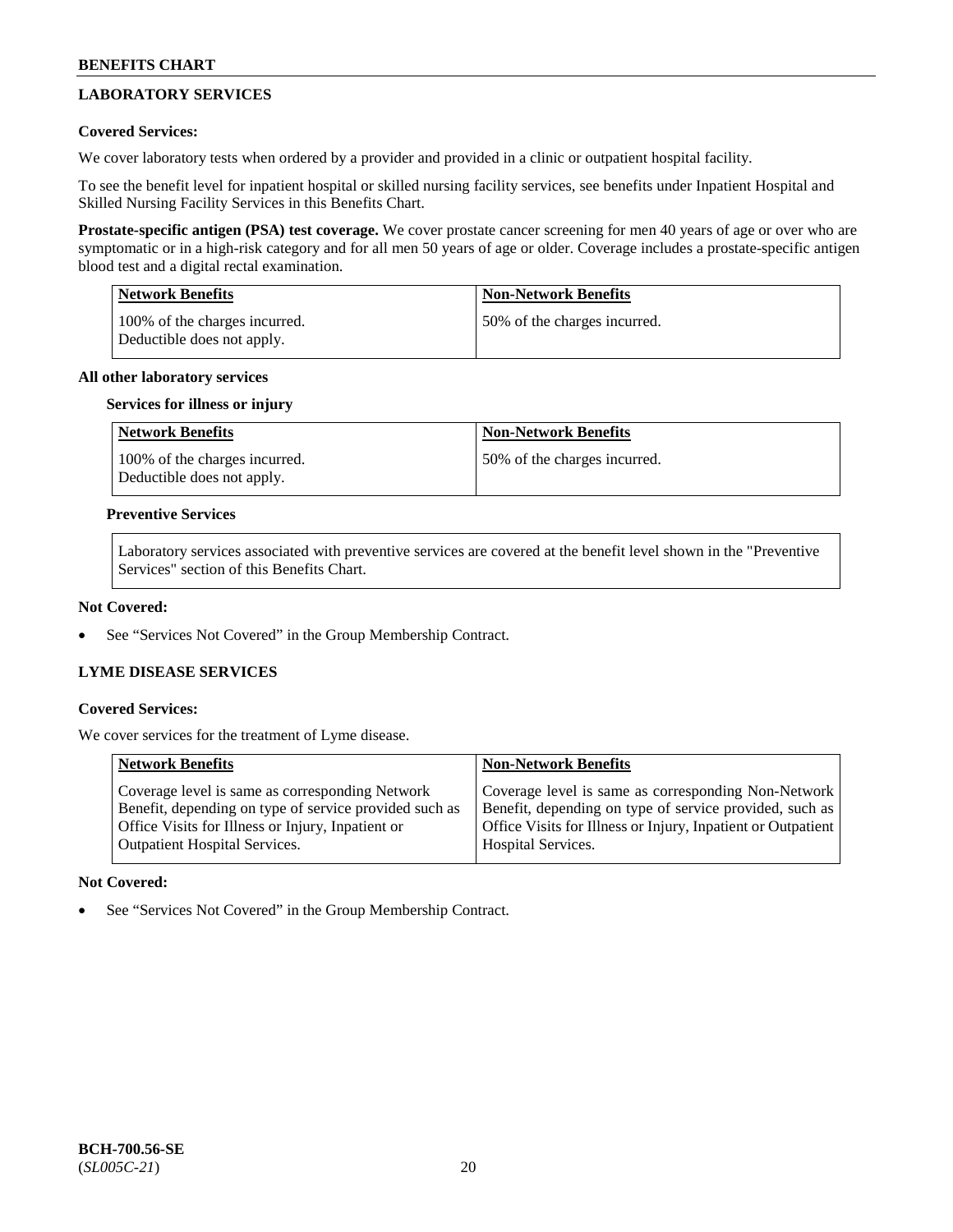## **MASTECTOMY RECONSTRUCTION BENEFIT**

## **Covered Services:**

We cover reconstruction of the breast on which the mastectomy has been performed; surgery and reconstruction of the other breast to produce symmetrical appearance, and prostheses and physical complications of all stages of mastectomy, including lymphedemas.

| <b>Network Benefits</b>                                 | <b>Non-Network Benefits</b>                             |
|---------------------------------------------------------|---------------------------------------------------------|
| Coverage level is same as corresponding Network         | Coverage level is same as corresponding Non-Network     |
| Benefit, depending on type of service provided, such as | Benefit, depending on type of service provided, such as |
| Office Visits for Illness or Injury, Inpatient or       | Office Visits for Illness or Injury, Inpatient or       |
| <b>Outpatient Hospital Services.</b>                    | <b>Outpatient Hospital Services.</b>                    |

## **Not Covered:**

See "Services Not Covered" in the Group Membership Contract.

## **MEDICATION THERAPY DISEASE MANAGEMENT PROGRAM**

## **Covered Services:**

If you meet our criteria for coverage, you may qualify for our Medication Therapy Disease Management Program.

The program covers consultations with a designated pharmacist.

Covered services are based on established medical policies, which are subject to periodic review and modification by the medical directors. These medical policies (medical coverage criteria) are available online at [healthpartners.com](https://www.healthpartners.com/hp/index.html) or by calling Member Services.

| Network Benefits                                            | <b>Non-Network Benefits</b> |
|-------------------------------------------------------------|-----------------------------|
| 100% of the charges incurred.<br>Deductible does not apply. | No Coverage.                |

## **Not Covered:**

See "Services Not Covered" in the Group Membership Contract.

## **OFFICE VISITS FOR ILLNESS OR INJURY**

## **Covered Services:**

We cover the following when medically necessary: professional medical and surgical services and related supplies, including biofeedback, of physicians and other health care providers; blood and blood products (unless replaced) and blood derivatives.

We cover diagnosis and treatment of illness or injury to the eyes. Where contact or eyeglass lenses are prescribed as medically necessary for the post-operative treatment of cataracts or for the treatment of aphakia, or keratoconus, we cover the initial evaluation, lenses and fitting. Members must pay for lens replacement beyond the initial pair.

We also provide coverage for the initial physical evaluation of a child if it is ordered by a Minnesota juvenile court.

## **Office Visits**

| <b>Network Benefits</b>                                                                                         | <b>Non-Network Benefits</b>  |
|-----------------------------------------------------------------------------------------------------------------|------------------------------|
| 100% of the charges incurred, subject to a member<br>copayment of \$25 per visit.<br>Deductible does not apply. | 50% of the charges incurred. |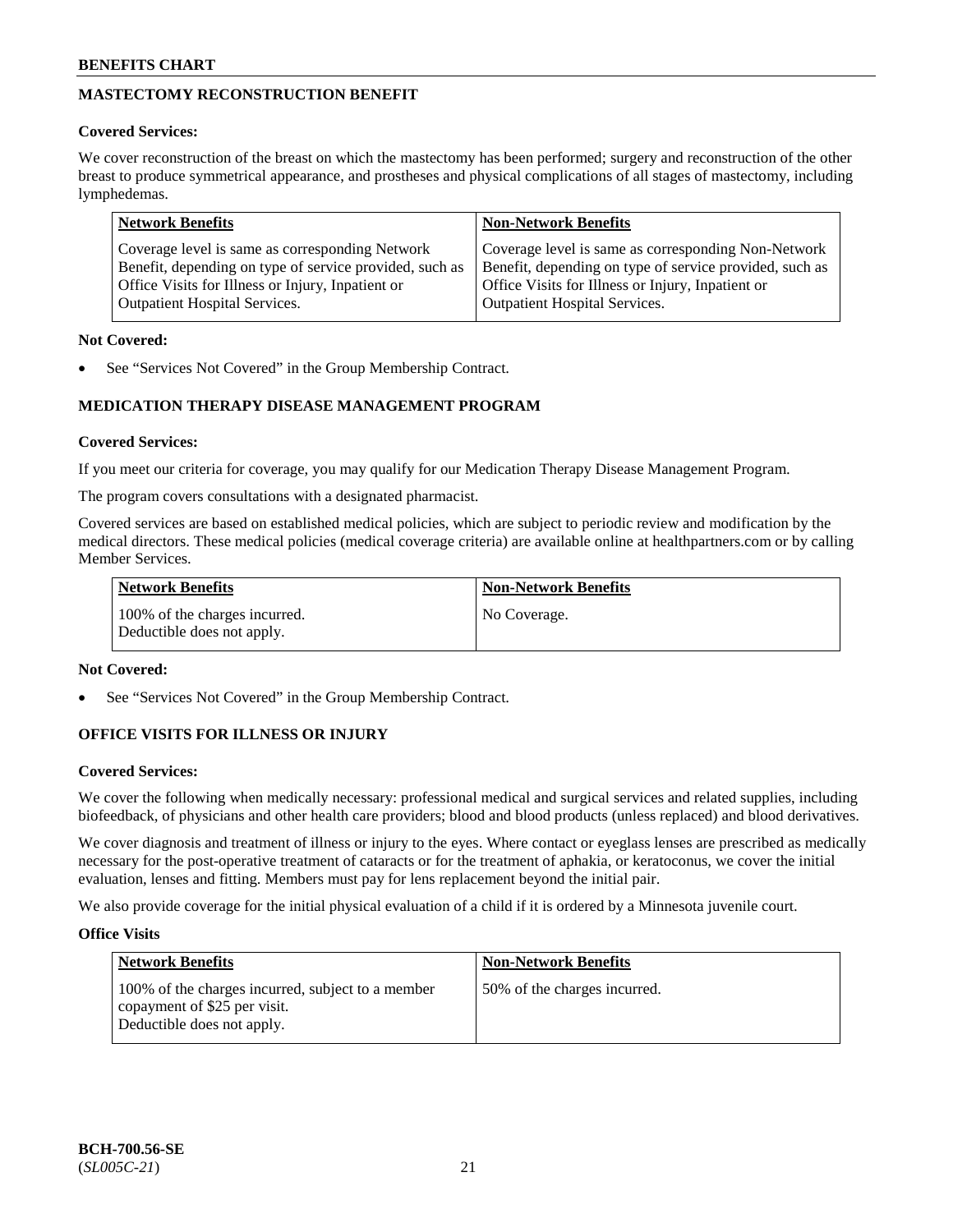### **Convenience clinics**

| <b>Network Benefits</b>                                                                                         | <b>Non-Network Benefits</b>  |
|-----------------------------------------------------------------------------------------------------------------|------------------------------|
| 100% of the charges incurred, subject to a member<br>copayment of \$10 per visit.<br>Deductible does not apply. | 50% of the charges incurred. |

### **Scheduled telephone visits**

| <b>Network Benefits</b>                                                                                         | <b>Non-Network Benefits</b>  |
|-----------------------------------------------------------------------------------------------------------------|------------------------------|
| 100% of the charges incurred, subject to a member<br>copayment of \$10 per visit.<br>Deductible does not apply. | 50% of the charges incurred. |

## **E-visits**

### **Access to online care through virtuwell at [virtuwell.com](https://www.virtuwell.com/)**

| <b>Network Benefits</b>                                     | <b>Non-Network Benefits</b> |
|-------------------------------------------------------------|-----------------------------|
| 100% of the charges incurred.<br>Deductible does not apply. | Not Applicable.             |

#### **All other E-visits**

| <b>Network Benefits</b>                                                                                         | <b>Non-Network Benefits</b>  |
|-----------------------------------------------------------------------------------------------------------------|------------------------------|
| 100% of the charges incurred, subject to a member<br>copayment of \$10 per visit.<br>Deductible does not apply. | 50% of the charges incurred. |

### **Injections administered in a physician's office, other than immunizations**

#### **Allergy injections**

| <b>Network Benefits</b>                                                                                                  | <b>Non-Network Benefits</b>  |
|--------------------------------------------------------------------------------------------------------------------------|------------------------------|
| 100% of the charges incurred, subject to a member<br>copayment of \$2 per date of service.<br>Deductible does not apply. | 50% of the charges incurred. |

#### **All other injections**

| <b>Network Benefits</b>                                                                                                  | <b>Non-Network Benefits</b>  |
|--------------------------------------------------------------------------------------------------------------------------|------------------------------|
| 100% of the charges incurred, subject to a member<br>copayment of \$2 per date of service.<br>Deductible does not apply. | 50% of the charges incurred. |

## **Not Covered:**

- Court ordered treatment, except as described in this Benefits Chart under "Mental Health Services" and "Office Visits for Illness or Injury" or as otherwise required by law.
- See "Services Not Covered" in the Group Membership Contract.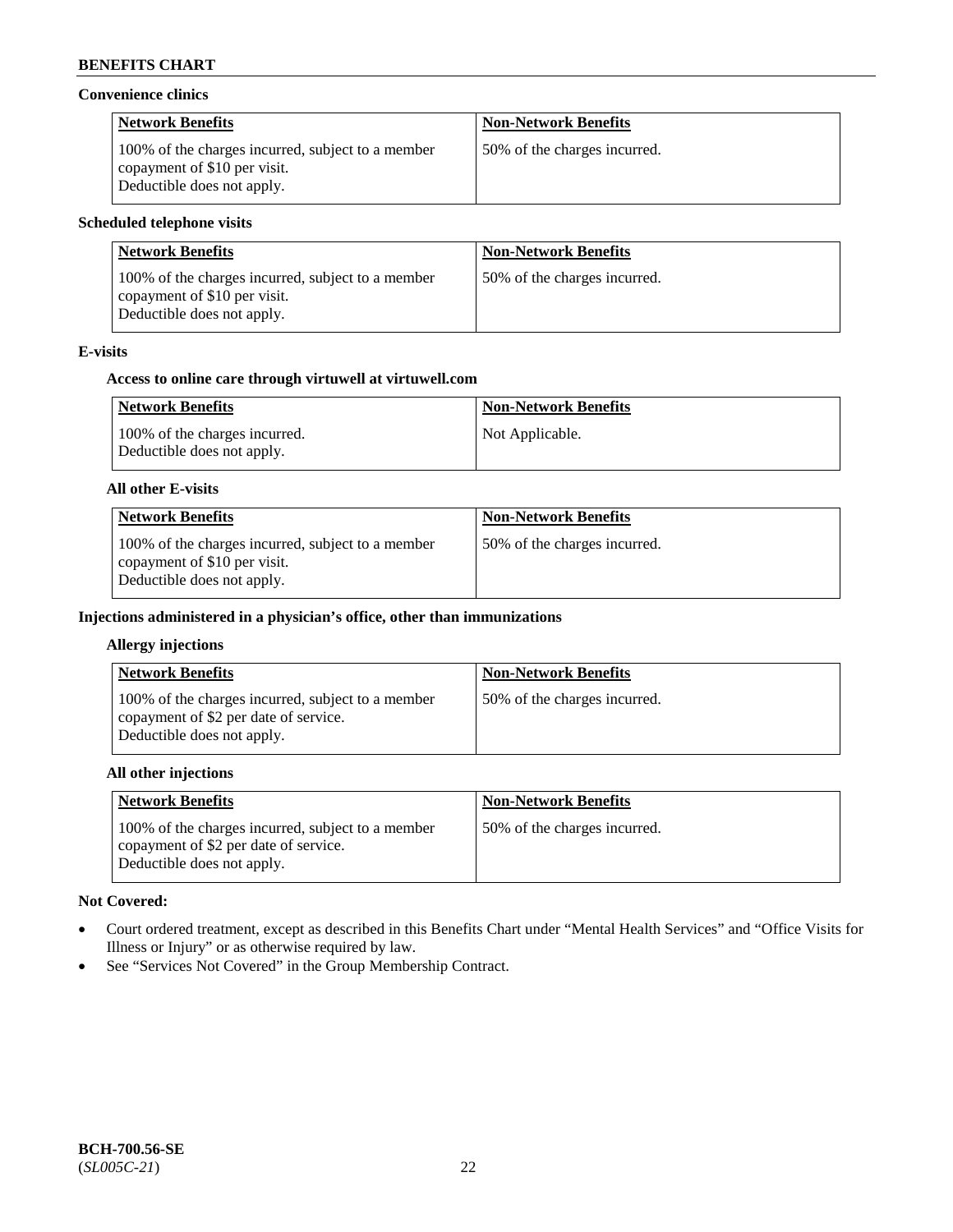## **PEDIATRIC AUTOIMMUNE NEUROPSYCHIATRIC DISORDERS ASSOCIATED WITH STREPTOCOCCAL INFECTIONS (PANDAS) AND PEDIATRIC ACUTE-ONSET NEUROPSYCHIATRIC SYNDROME (PANS) TREATMENT**

### **Definitions:**

**Pediatric acute-onset neuropsychiatric syndrome.** This means a class of acute-onset obsessive compulsive or tic disorders or other behavioral changes presenting in children and adolescents that are not otherwise explained by another known neurologic or medical disorder.

**Pediatric autoimmune neuropsychiatric disorders associated with streptococcal infections.** This means a condition in which a streptococcal infection in a child or adolescent causes the abrupt onset of clinically significant obsessions, compulsions, tics, or other neuropsychiatric symptoms or behavioral changes, or a relapsing and remitting course of symptom severity.

#### **Covered Services:**

We cover treatment for pediatric autoimmune neuropsychiatric disorders associated with streptococcal infections (PANDAS) and for treatment for pediatric acute-onset neuropsychiatric syndrome (PANS). Treatments that must be covered under this section must be recommended by the member's licensed health care professional and include but are not limited to antibiotics, medication and behavioral therapies to manage neuropsychiatric symptoms, plasma exchange, and immunoglobulin.

| <b>Network Benefits</b>                                 | <b>Non-Network Benefits</b>                             |
|---------------------------------------------------------|---------------------------------------------------------|
| Coverage level is same as corresponding Network         | Coverage level is same as corresponding Non-Network     |
| Benefit, depending on type of service provided, such as | Benefit, depending on type of service provided, such as |
| Office Visits for Illness or Injury, Inpatient or       | Office Visits for Illness or Injury, Inpatient or       |
| <b>Outpatient Hospital Services.</b>                    | <b>Outpatient Hospital Services.</b>                    |

#### **Not Covered:**

See "Services Not Covered" in the Group Membership Contract.

## **PEDIATRIC EYEWEAR**

#### **Covered Services:**

We cover pediatric eyewear for children, subject to our medical coverage criteria. This provision will continue until the end of the month in which the child turns age 19. These medical policies (medical coverage criteria) are available by calling Member Services or logging on to your "*my*HealthPartners" account at [healthpartners.com.](https://www.healthpartners.com/hp/index.html)

| Network Benefits             | <b>Non-Network Benefits</b> |
|------------------------------|-----------------------------|
| 80% of the charges incurred. | No Coverage.                |

Limited to one pair of eyeglasses (lenses and frames) or one pair of contact lenses per benefit year.

#### **Not Covered:**

- Replacement of eyeglasses or contact lenses due to loss or theft.
- See "Services Not Covered" in the Group Membership Contract.

## **PHYSICAL THERAPY, OCCUPATIONAL THERAPY AND SPEECH THERAPY**

#### **Covered Services:**

We cover the following physical therapy, occupational therapy and speech therapy services:

- rehabilitative care to correct the effects of illness or injury;
- habilitative care rendered for congenital, developmental or medical conditions which have significantly limited the successful initiation of normal speech and normal motor development.

Massage therapy which is performed in conjunction with other treatment/modalities by a physical occupational therapist, is part of a prescribed treatment plan and is not billed separately is covered.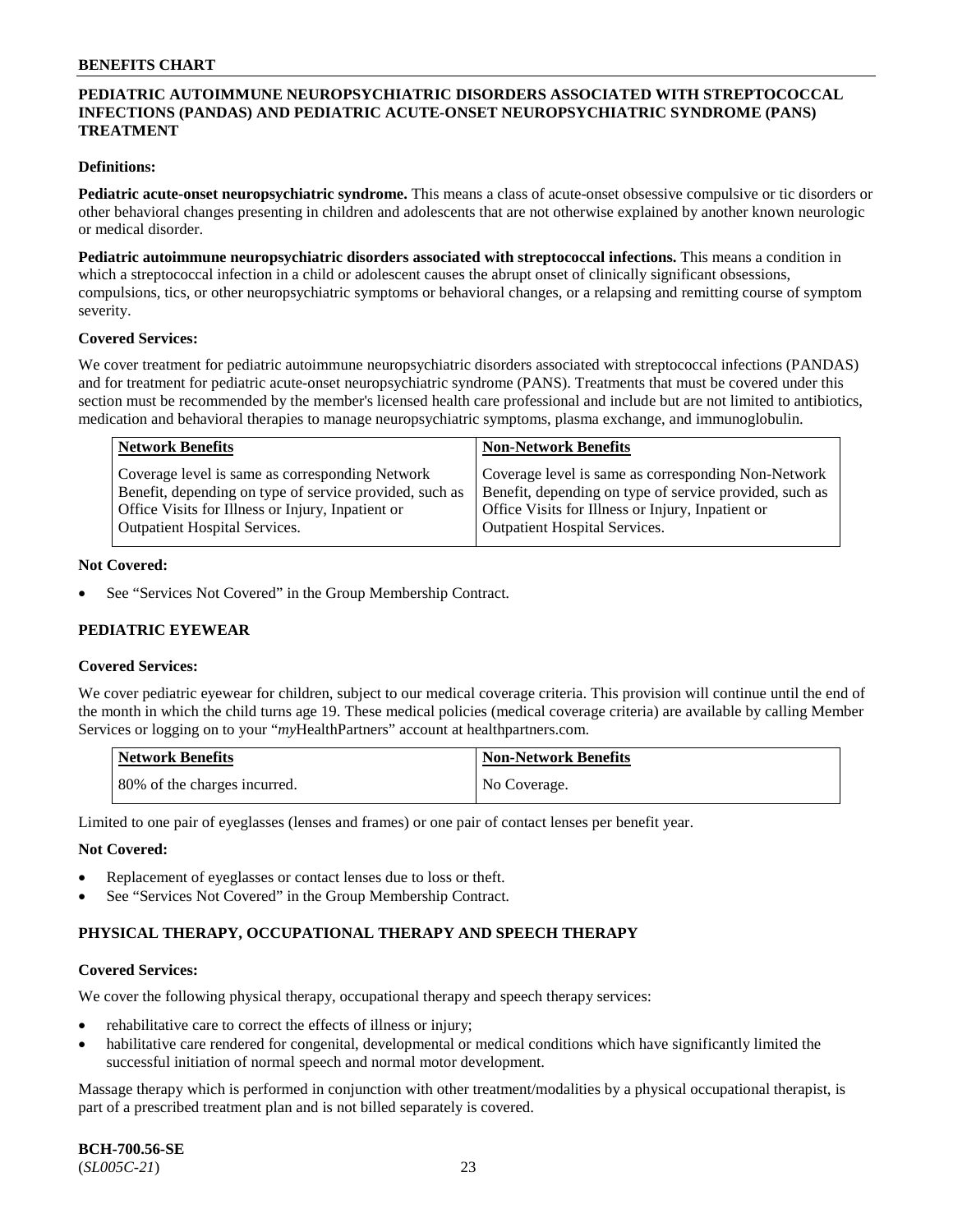We cover services provided in a clinic. We also cover physical therapy provided in an outpatient hospital facility. To see the benefit level for inpatient hospital or skilled nursing facility services, see benefits under Inpatient Hospital and Skilled Nursing Facility Services.

## **Rehabilitative Care**

| <b>Network Benefits</b>                                    | <b>Non-Network Benefits</b>                                                               |
|------------------------------------------------------------|-------------------------------------------------------------------------------------------|
| 100% of the charges incurred, subject to a member          | 50% of the charges incurred.                                                              |
| copayment of \$25 per visit.<br>Deductible does not apply. | Physical and Occupational Therapy combined are<br>limited to 20 visits per calendar year. |
|                                                            | Speech Therapy is limited to 20 visits per calendar year.                                 |

## **Habilitative Care**

| <b>Network Benefits</b>                           | <b>Non-Network Benefits</b>                        |
|---------------------------------------------------|----------------------------------------------------|
| 100% of the charges incurred, subject to a member | 50% of the charges incurred.                       |
| copayment of \$25 per visit.                      | Physical, Occupational and Speech Therapy combined |
| Deductible does not apply.                        | are limited to 20 visits per calendar year.        |

#### **Not Covered:**

- Massage therapy for the purpose of comfort or convenience of the member.
- See "Services Not Covered" in the Group Membership Contract.

## **PORT WINE STAIN REMOVAL SERVICES**

#### **Covered Services:**

We cover port wine stain removal services.

| <b>Network Benefits</b>                                | <b>Non-Network Benefits</b>                                  |
|--------------------------------------------------------|--------------------------------------------------------------|
| Coverage level is same as corresponding Network        | Coverage level is same as corresponding Non-Network          |
| Benefit, depending on type of service provided such as | Benefit, depending on type of service provided, such as      |
| Office Visits for Illness or Injury, Inpatient or      | Office Visits for Illness or Injury, Inpatient or Outpatient |
| <b>Outpatient Hospital Services.</b>                   | <b>Hospital Services.</b>                                    |

## **Not Covered:**

• See "Services Not Covered" in the Group Membership Contract.

## **PRESCRIPTION DRUG SERVICES**

## **Covered Services:**

We cover prescription drugs and medications that can be self-administered or are administered in a physician's office. We cover off-label use of formulary drugs to treat cancer if the drug is recognized for the treatment of cancer in any authoritative compendia used by the Medicare program.

We cover orally administered anticancer drugs at the applicable benefit level under outpatient drugs below. We are in compliance with Minnesota Statute 62A.3075 because we do not cover orally administered anticancer drugs under our specialty drug benefit.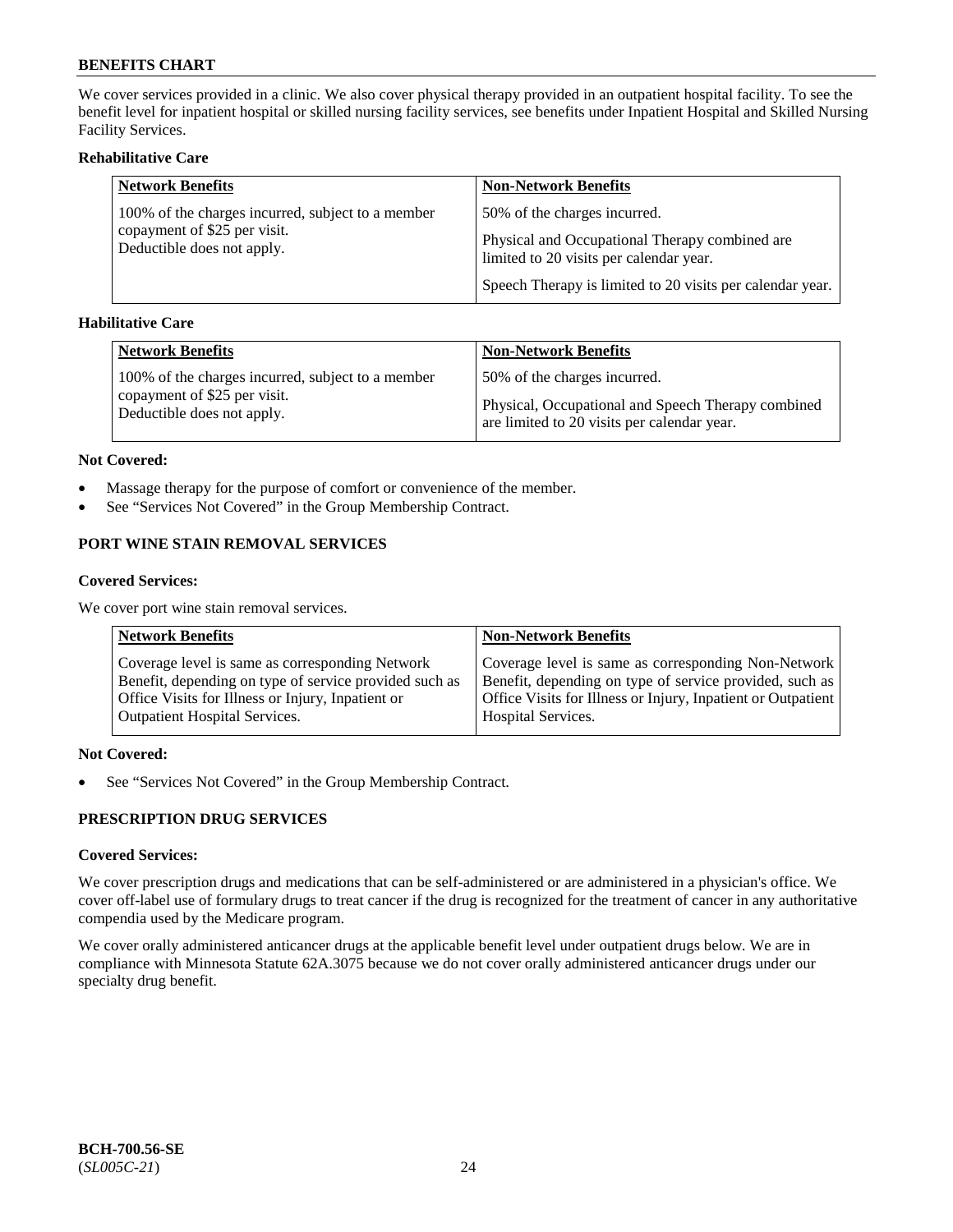We will refill a prescription for eye drops covered under this Benefits Chart if the member requests a refill and original prescription specified that additional quantities would be needed, providing the refill request does not exceed the quantities needed, and the following conditions are met:

- If the member requests a 30-day refill supply, the request must be made between 21 and 30 days of the later of (a) the original date that the prescription was distributed to the member or (b) the date that the most recent refill was distributed to the member; or
- If the member requests a 90-day refill supply, the request must be made between 75 and 90 days of the later of (a) the original date that the prescription was distributed to the member or (b) the date that the most recent refill was distributed to the member.

A licensed pharmacist may prescribe and dispense self-administered hormonal contraceptives, nicotine replacement medications, and opiate antagonists for the treatment of an acute opiate overdose in accordance with section 151.37, subdivision 14, 15, or 16, under the same terms of coverage that would apply had the prescription drug been prescribed by a licensed physician, physician assistant, or advanced practice nurse practitioner. If the plan excludes coverage for selfadministered hormonal contraceptives, they will not be covered under this provision.

## **For Network Benefits, drugs and medications must be obtained at a Network Pharmacy.**

## **Outpatient drugs (except as specified below)**

| <b>Network Benefits</b>                                                                                          | <b>Non-Network Benefits</b>  |
|------------------------------------------------------------------------------------------------------------------|------------------------------|
| 100% of the charges incurred, subject to a member<br>copayment of \$5 for generic low cost formulary<br>drugs.   | 50% of the charges incurred. |
| 100% of the charges incurred, subject to a member<br>copayment of \$25 for generic high cost formulary<br>drugs. |                              |
| 100% of the charges incurred, subject to a member<br>copayment of \$60 for brand name formulary drugs.           |                              |
| In no event will your cost for a formulary insulin drug<br>exceed \$25.                                          |                              |
| Non-formulary drugs are covered at 100% of the<br>charges incurred, subject to a member copayment of<br>\$150.   |                              |
| Deductible does not apply.                                                                                       |                              |

**Cost-Sharing Limits for Insulin:** We are required to limit your cost-sharing on prescription insulin to no more than the net price of the prescription insulin drug. This requirement applies at the point of sale, including deductible payments and the costsharing amounts charged once the deductible is met.

**Cost-sharing.** This means a deductible payment, copayment, or coinsurance amount that you must pay for covered prescription insulin in accordance with the terms and conditions of this health plan.

**Net price.** This means our cost for prescription insulin, including any rebates or discounts received by or accrued directly or indirectly to us from a drug manufacturer or pharmacy benefit manager.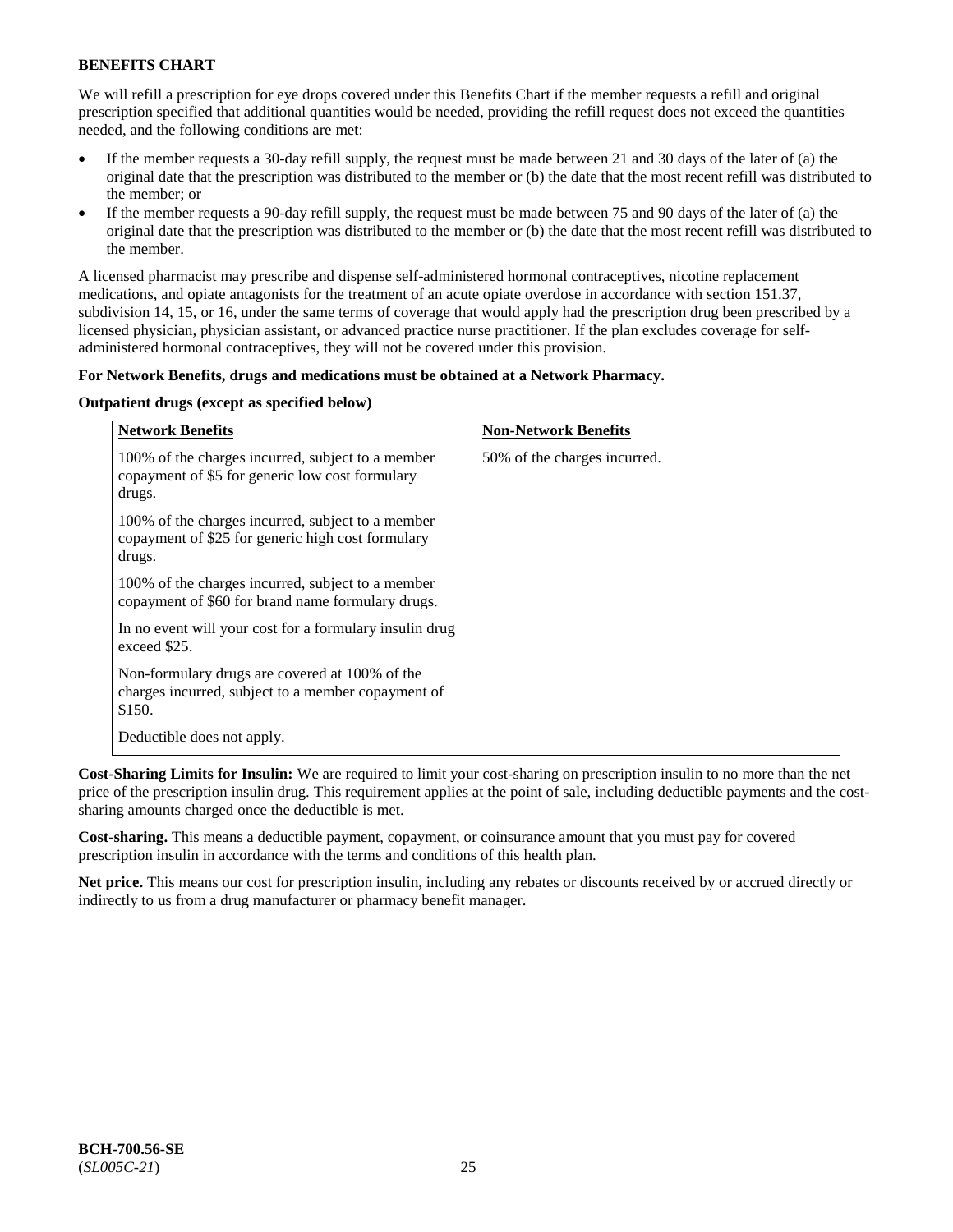## **Mail order drugs**

| <b>Network Benefits</b>                                                                                                                                                                                                    | <b>Non-Network Benefits</b>           |
|----------------------------------------------------------------------------------------------------------------------------------------------------------------------------------------------------------------------------|---------------------------------------|
| For your convenience, you may also get up to a 93-day<br>supply of outpatient prescription drugs that can be self-<br>administered through the designated mail order service.                                              | See Network Mail Order Drugs benefit. |
| New prescriptions to treat certain chronic conditions<br>and trial drugs will be limited to quantity limits<br>described at the end of this section. You will have to<br>pay one copayment for your initial 31-day supply. |                                       |
| Specialty Drugs are not available through the mail order<br>service.                                                                                                                                                       |                                       |

## **Tobacco cessation drugs are covered for all FDA – approved tobacco cessation drugs for a minimum of 90 days**

| Network Benefits                                            | <b>Non-Network Benefits</b>   |
|-------------------------------------------------------------|-------------------------------|
| 100% of the charges incurred.<br>Deductible does not apply. | 150% of the charges incurred. |

#### **Specialty Drugs that are self-administered**

| <b>Network Benefits</b>                                                                                                                    | <b>Non-Network Benefits</b> |
|--------------------------------------------------------------------------------------------------------------------------------------------|-----------------------------|
| 80% of the charges incurred.<br>Deductible does not apply.                                                                                 | No Coverage.                |
| For Network Benefits, specialty drugs are limited to<br>drugs on the specialty drug list and must be obtained<br>from a designated vendor. |                             |

### **Drugs for the treatment of growth deficiency**

| <b>Network Benefits</b>                                                                                                                            | <b>Non-Network Benefits</b>  |
|----------------------------------------------------------------------------------------------------------------------------------------------------|------------------------------|
| 80% of the charges incurred.<br>Deductible does not apply.                                                                                         | 50% of the charges incurred. |
| For Network Benefits, growth deficiency drugs are<br>limited to drugs on the specialty drug list and must be<br>obtained from a designated vendor. |                              |

#### **Contraceptive drugs**

| <b>Network Benefits</b>                                                                                                                                        | <b>Non-Network Benefits</b>  |
|----------------------------------------------------------------------------------------------------------------------------------------------------------------|------------------------------|
| 100% of the charges incurred for formulary drugs.<br>Deductible does not apply.                                                                                | 50% of the charges incurred. |
| If a physician requests that a non-formulary<br>contraceptive drug be dispensed as written the drug will<br>be covered at 100%, not subject to the deductible. |                              |

## **Limitations:**

- Certain drugs may require prior authorization as indicated on the formulary. HealthPartners may require prior authorization for the drug and also the site where the drug will be provided. Certain drugs are subject to our utilization review process and quantity limits, as indicated on our formulary.
- Certain non-formulary drugs require prior authorization. In addition, certain drugs may be subject to any quantity limits applied as part of our trial program.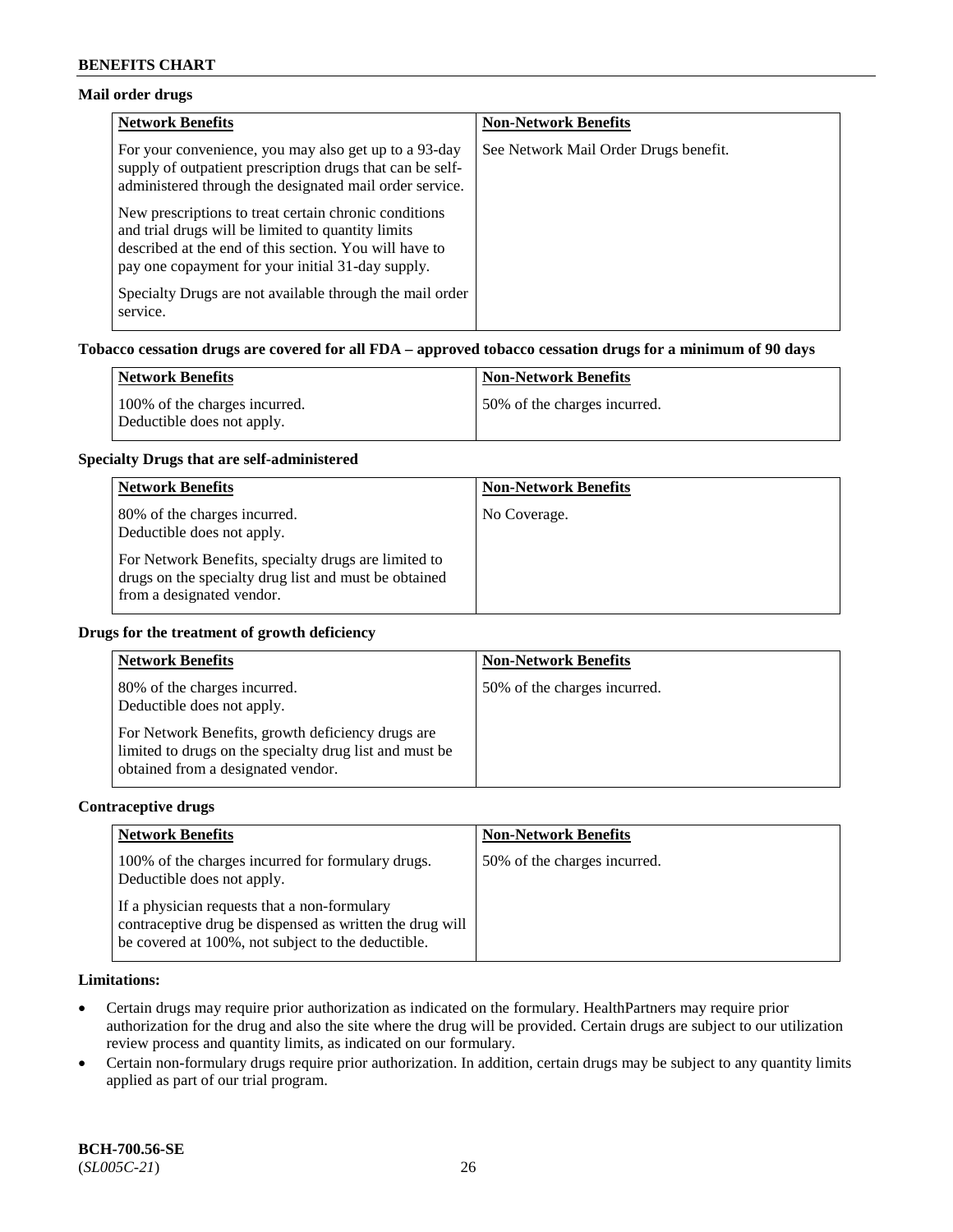- If a member requests a brand name drug when there is a generic equivalent, the brand name drug will be covered up to the charge that would apply to the generic drug, minus any required copayment. If a physician requests that a brand name drug be dispensed as written, the drug will be paid at the non-formulary benefit.
- We may require members to try over-the-counter (OTC) drug alternatives before approving more costly formulary prescription drugs.
- Unless otherwise specified in the "Prescription Drug Services" section, you may receive up to a 31-day supply per prescription.
- A 93-day supply will be covered and dispensed only at pharmacies that participate in our extended day supply program
- New prescriptions to treat certain chronic conditions are limited to a 31-day supply.
- No more than a 31-day supply of Specialty Drugs will be covered and dispensed at a time, unless it's a manufacturer supplied drug that cannot be split that supplies the member with more than a 31-day supply.
- The member copayment for a drug will not exceed the cost of the drug.
- If a member copayment is required, you must pay one member copayment for each 31-day supply, or portion thereof.

## **Not Covered:**

- Replacement of prescription drugs, medications, equipment and supplies due to loss, damage or theft.
- Nonprescription (over the counter) drugs or medications, including, but not limited to, vitamins, supplements, homeopathic remedies, and non-FDA approved drugs unless listed on the formulary and prescribed by a physician or legally authorized health care provider under applicable state and federal law. We cover off-label use of drugs to treat cancer as specified in the "Prescription Drug Services" section of this Benefits Chart. This exclusion does not include over-the-counter contraceptives for women as allowed under the Affordable Care Act when the member obtains a prescription for the item. In addition, if the member obtains a prescription, this exclusion does not include aspirin to prevent cardiovascular disease for men and women of certain ages; folic acid supplements for women who may become pregnant; fluoride chemoprevention supplements for children without fluoride in their water source; and iron supplements for children ages 6-12 who are at risk of anemia.
- Drugs on the Excluded Drug List. The Excluded Drug List includes select drugs within a therapy class that are not eligible for coverage. This includes drugs that may be excluded for certain indications. However, you may request coverage for a drug on the Excluded Drug List by requesting an exception to the formulary under the formulary exception process described in the definition of formulary in this Benefits Chart. The Excluded Drug List is available at [healthpartners.com](http://www.healthpartners.com/)
- Drugs that are newly approved by the FDA until they are reviewed and approved by HealthPartners Pharmacy and Therapeutics Committee. However, you may request coverage for a drug that is newly approved by the FDA by requesting an exception to the formulary under the formulary exception process described in the definition of formulary in the Benefits Chart.
- All drugs used for sexual dysfunction.
- All drugs for the treatment of infertility.
- Medical cannabis.
- Medical devices approved by the FDA will not be covered under the "Prescription Drug Services" section unless they are on our formulary. Covered medical devices are generally submitted and reimbursed under your medical benefits.
- See "Services Not Covered" in the Group Membership Contract.

## **PREVENTIVE SERVICES**

## **Applicable Definitions:**

**Routine Preventive Services** are routine healthcare services that include screenings, check-ups and counseling to prevent illness, disease or other health problems before symptoms occur.

**Diagnostic Services** are services to help a provider understand your symptoms, diagnose illness and decide what treatment may be needed. They may be the same services that are listed as preventive services, but they are being used as diagnostic services. Your provider will determine if these services are preventive or diagnostic. These services are not preventive if received as part of a visit to diagnose, manage or maintain an acute or chronic medical condition, illness or injury. When that occurs, unless otherwise indicated below, standard deductibles, copayments or coinsurance apply.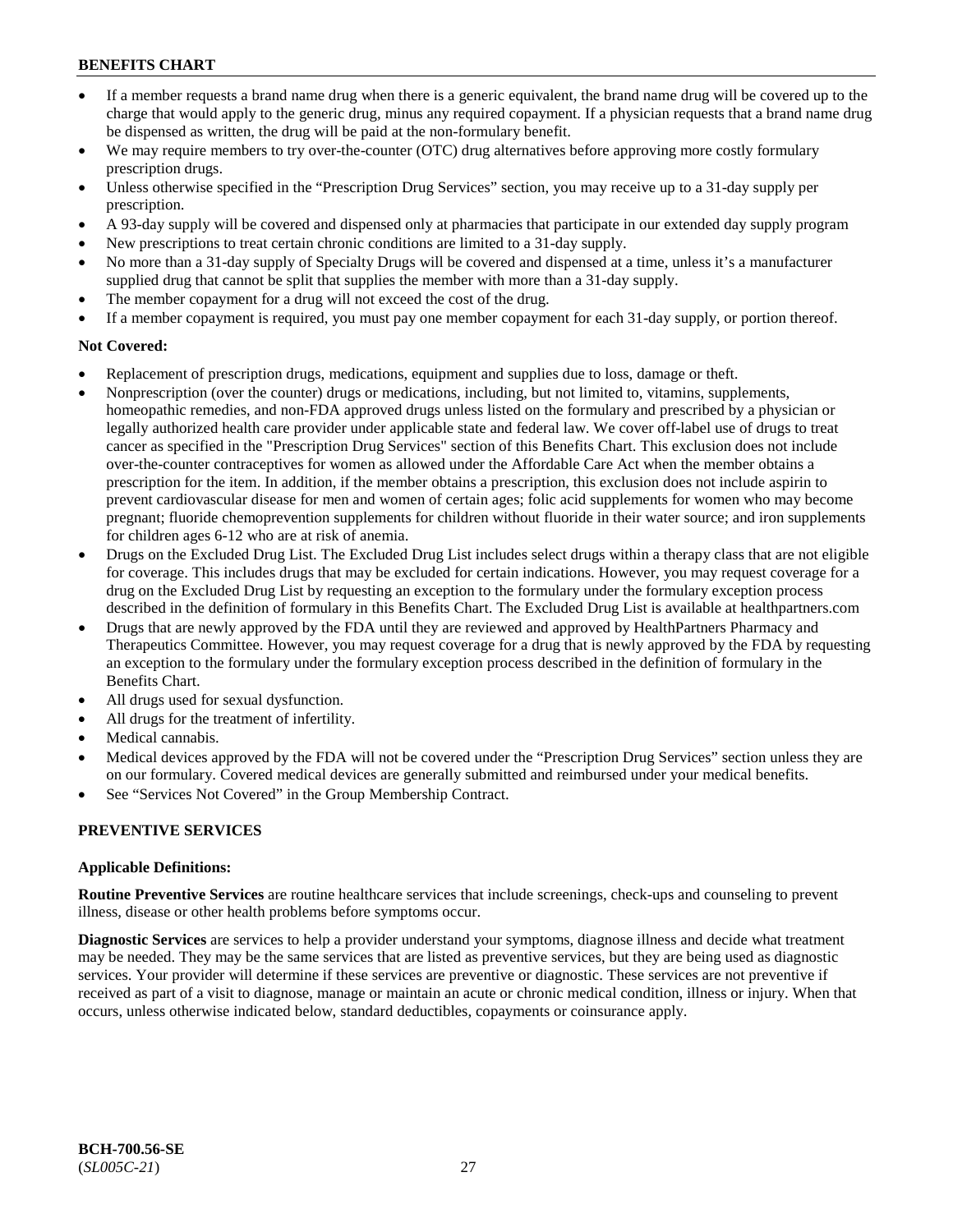## **Covered Services:**

We cover preventive services that meet any of the requirements under the Affordable Care Act (ACA) shown in the bulleted items below. These preventive services are covered at 100% under the network benefits with no deductible, copayments or coinsurance. (If a preventive service is not required by the ACA and it is covered at a lower benefit level or if a group qualifies for an exemption or accommodation for certain benefits under the ACA, it will be specified below). Preventive benefits mandated under the ACA are subject to periodic review and modification. Changes would be effective in accordance with the federal rules. Preventive services mandated by the ACA include:

- Evidence-based items or services that have in effect a rating of A or B in the current recommendations of the United States Preventive Services Task Force with respect to the individual;
- Immunizations for routine use in children, adolescents, and adults that have in effect a recommendation from the Advisory Committee on Immunization Practices of the Centers for Disease Control and Prevention with respect to the individual;
- With respect to infants, children, and adolescents, evidence-informed preventive care and screenings provided for in comprehensive guidelines supported by the Health Resources and Services Administration; and
- With respect to women, preventive care and screenings provided for in comprehensive guidelines supported by the Health Resources and Services Administration.

Covered services are based on established medical policies, which are subject to periodic review and modification by the medical or dental directors. These medical policies (medical coverage criteria) are available by calling Member Services, or logging on to your "*my*HealthPartners" account at [healthpartners.com.](http://www.healthpartners.com/)

A complete list of preventive care services recommended under the U.S. Preventive Task Force (USPSTF) is available online at [uspreventiveservicestaskforce.org/Page/Name/uspstf-a-and-b-recommendations.](https://www.uspreventiveservicestaskforce.org/Page/Name/uspstf-a-and-b-recommendations-by-date/)

HHS: [healthcare.gov/coverage/preventive-care-benefits](https://www.healthcare.gov/coverage/preventive-care-benefits/)

CDC: [cdc.gov/vaccines/schedules/index.html](https://www.cdc.gov/vaccines/schedules/index.html)

## **ACA and state mandated preventive services are covered as follows:**

**Routine health exams and periodic health assessments.** A physician or health care provider will counsel you as to how often health assessments are needed based on age, sex and health status. This includes screening for tobacco use, at least two tobacco cessation attempts per year (for those who use tobacco products), all FDA approved tobacco cessation medications including over-the-counter drugs (as shown in the "Prescription Drug Services" Section) and at least four counseling sessions of at least ten minutes each for tobacco cessation.

| Network Benefits                                            | <b>Non-Network Benefits</b>  |
|-------------------------------------------------------------|------------------------------|
| 100% of the charges incurred.<br>Deductible does not apply. | 50% of the charges incurred. |

**Child health supervision services**. This includes pediatric preventive services, such as fluoride chemoprevention for children without fluoride in their water source, newborn screenings, appropriate immunizations, developmental assessments and laboratory services appropriate to the age of the child from birth to 72 months, and appropriate immunizations until the end of the month in which the child turns 19, as defined by the Standards of Child Health Care issued by the American Academy of Pediatrics. We cover at least five child health supervision visits from birth to 12 months, three child health supervision visits from 12 months to 24 months, once a year from 24 months to 72 months.

| <b>Network Benefits</b>                                     | <b>Non-Network Benefits</b>  |
|-------------------------------------------------------------|------------------------------|
| 100% of the charges incurred.<br>Deductible does not apply. | 50% of the charges incurred. |

**Routine prenatal care and exams.** This includes the comprehensive package of medical and psychosocial support provided throughout a pregnancy, including risk assessment, serial surveillance, prenatal education, and use of specialized skills and technology when needed, as defined by Standards for Obstetric-Gynecologic Services issued by the American College of Obstetricians and Gynecologists.

| Network Benefits                                            | <b>Non-Network Benefits</b>  |
|-------------------------------------------------------------|------------------------------|
| 100% of the charges incurred.<br>Deductible does not apply. | 50% of the charges incurred. |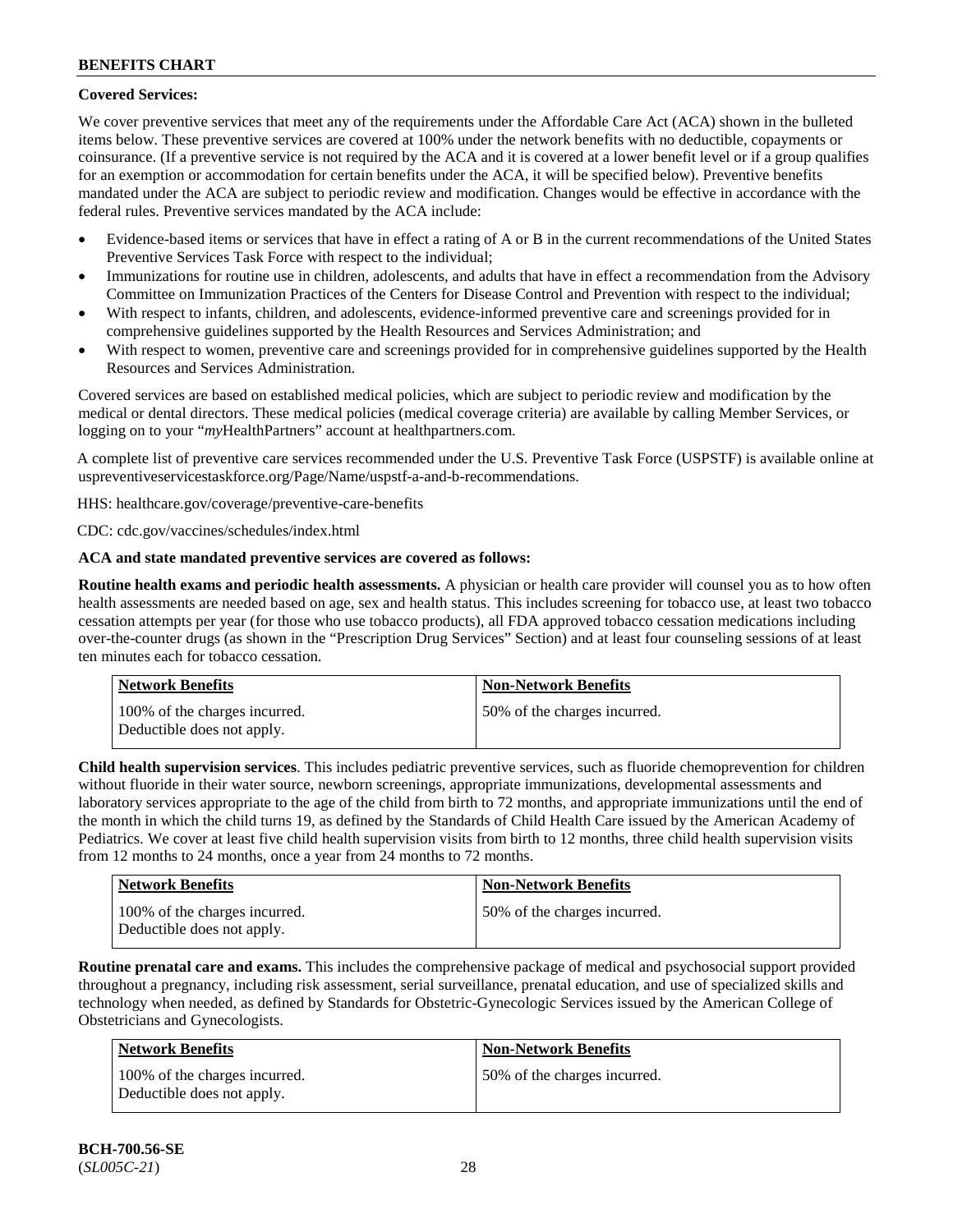**Routine postnatal care.** This includes health exams, assessments, education and counseling relating to the period immediately after childbirth

| Network Benefits                                            | <b>Non-Network Benefits</b>  |
|-------------------------------------------------------------|------------------------------|
| 100% of the charges incurred.<br>Deductible does not apply. | 50% of the charges incurred. |

**Routine screening procedures for cancer.** This includes colorectal screening or other cancer screenings recommended by the USPSTF with an A or B rating. Women's preventive health services below describes additional routine screening procedures for cancer.

| <b>Network Benefits</b>                                     | <b>Non-Network Benefits</b>  |
|-------------------------------------------------------------|------------------------------|
| 100% of the charges incurred.<br>Deductible does not apply. | 50% of the charges incurred. |

**Professional voluntary family planning services.** This includes services to prevent or delay a pregnancy, including counseling and education. Services must be provided by a licensed provider.

| Network Benefits                                            | <b>Non-Network Benefits</b> |
|-------------------------------------------------------------|-----------------------------|
| 100% of the charges incurred.<br>Deductible does not apply. | See Network Benefits.       |

## **Adult immunizations**

| <b>Network Benefits</b>                                     | <b>Non-Network Benefits</b>  |
|-------------------------------------------------------------|------------------------------|
| 100% of the charges incurred.<br>Deductible does not apply. | 50% of the charges incurred. |

**Women's preventive services.**This includes mammograms\*, screenings for cervical cancer (pap smears), breast pumps, human papillomavirus (HPV) testing; counseling for sexually transmitted infections, counseling and screening for human immunodeficiency virus (HIV), and all FDA approved contraceptive methods as prescribed by a doctor, sterilization procedures, education and counseling (see the "Prescription Drug Services" section for coverage of oral contraceptive drugs). For women whose family history is associated with an increased risk for BRCA1 or BRCA2 gene mutations, we cover genetic counseling and BRCA screening without cost sharing, if appropriate and as determined by a physician

**\***Preventive mammogram screening includes digital breast tomosynthesis (3D mammograms) for members at risk for breast cancer.

"At risk for breast cancer" means: (1) having a family history with one or more first- or second-degree relatives with breast cancer; (2) testing positive for BRCA1 or BRCA2 mutations; (3) having heterogeneously dense breasts or extremely dense breasts based on the Breast Imaging Reporting and Data System established by the American College of Radiology; or (4) having a previous diagnosis of breast cancer.

| <b>Network Benefits</b>                                     | <b>Non-Network Benefits</b>  |
|-------------------------------------------------------------|------------------------------|
| 100% of the charges incurred.<br>Deductible does not apply. | 50% of the charges incurred. |

**Obesity screening and management.** We cover obesity screening and counseling for all ages during a routine preventive care exam. If you are age 18 or older and have a body mass index of 30 or more, we also cover intensive obesity management to help you lose weight. Your primary care doctor can coordinate these services.

| Network Benefits                                            | <b>Non-Network Benefits</b>  |
|-------------------------------------------------------------|------------------------------|
| 100% of the charges incurred.<br>Deductible does not apply. | 50% of the charges incurred. |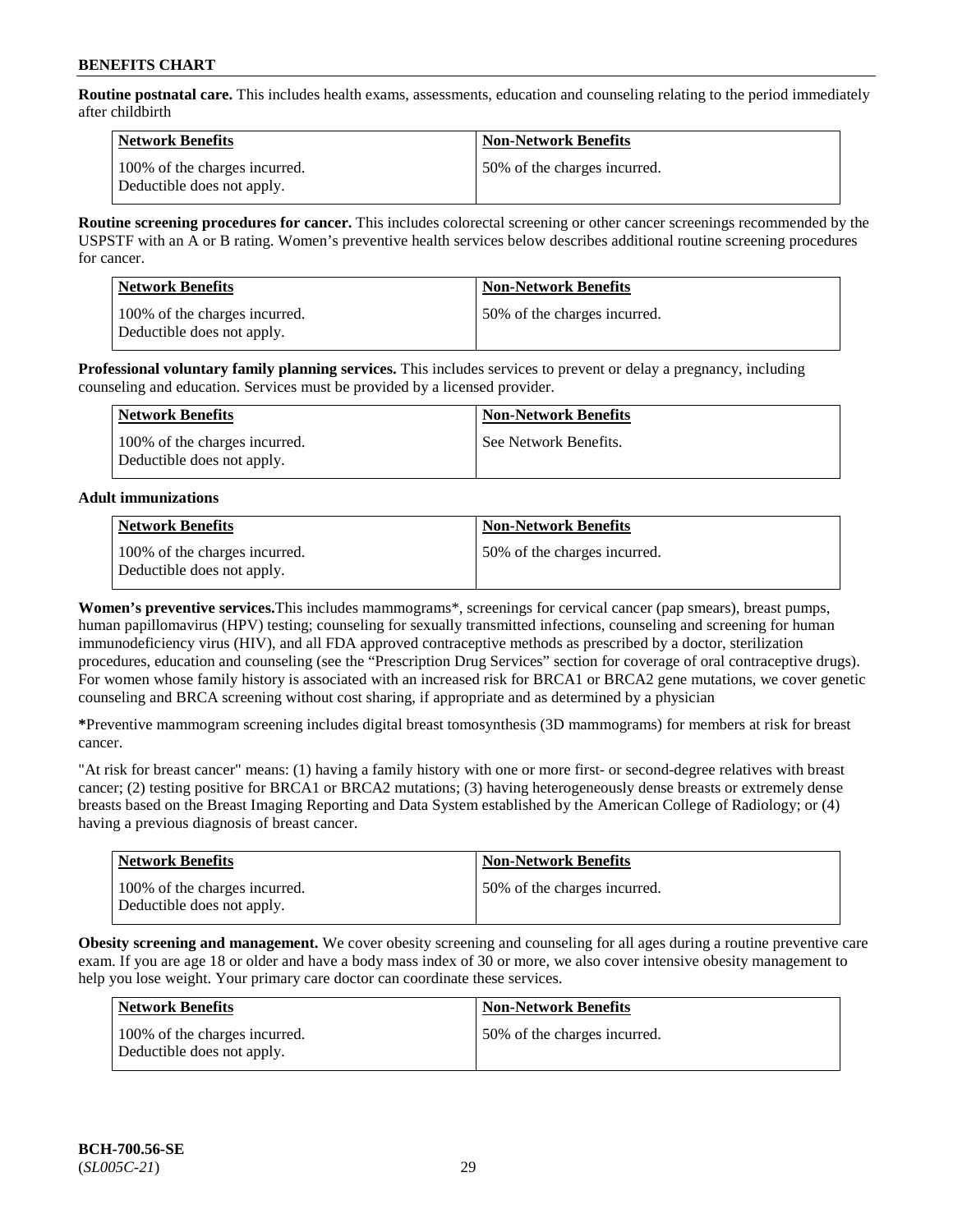**Preventive Medications.** We cover preventive medications currently recommended by USPSTF with an A or B rating if they are prescribed by your medical provider and they are listed on our formulary. Preventive medications are subject to periodic review and modification. Changes would be effective in accordance with the federal rules and reflected in our current medical coverage criteria for preventive care services.

| Network Benefits                                            | <b>Non-Network Benefits</b>  |
|-------------------------------------------------------------|------------------------------|
| 100% of the charges incurred.<br>Deductible does not apply. | 50% of the charges incurred. |

## **In addition to any ACA or state mandated preventive services referenced above, we cover the following eligible services:**

#### **Routine eye and hearing exams**

| <b>Network Benefits</b>                                     | <b>Non-Network Benefits</b>  |
|-------------------------------------------------------------|------------------------------|
| 100% of the charges incurred.<br>Deductible does not apply. | 50% of the charges incurred. |

**Ovarian cancer surveillance tests for women who are at risk.** "At risk for ovarian cancer" means (1) having a family history that includes any of the following: one or more first-degree or second-degree relatives with ovarian cancer, clusters of female relatives with breast cancer or nonpolyposis colorectal cancer; or (2) testing positive for BRCA1 or BRCA2 mutations. "Surveillance tests for ovarian cancer" means annual screening using: CA-125 serum tumor marker testing, transvaginal ultrasound, pelvic examination or other proven ovarian cancer screening tests currently being evaluated by the federal Food and Drug Administration or by the National Cancer Institute.

| <b>Network Benefits</b>                              | <b>Non-Network Benefits</b>                             |
|------------------------------------------------------|---------------------------------------------------------|
| Coverage level is same as corresponding Network      | Coverage level is same as corresponding Non-Network     |
| Benefit, depending on type of service provided, such | Benefit, depending on type of service provided, such as |
| as Diagnostic Imaging Services, Laboratory Services  | Diagnostic Imaging Services, Laboratory Services        |
| Office Visits for Illness or Injury or Preventive    | Office Visits for Illness or Injury or Preventive       |
| Services.                                            | Services.                                               |

## **Limitations:**

• Services are not preventive if received as part of a visit to diagnose, manage or maintain an acute or chronic medical condition, illness or injury. When that occurs, unless otherwise indicated above, standard deductibles, copayments or coinsurance apply.

## **Not Covered:**

See "Services Not Covered" in the Group Membership Contract.

## **SPECIFIED NON-NETWORK SERVICES**

## **Covered Services:**

We cover the following services when you elect to receive them from a non-network provider, at the same level of coverage we provide when you elect to receive the services from a network provider:

- Voluntary family planning of the conception and bearing of children.
- The provider visit(s) and test(s) necessary to make a diagnosis of infertility.
- Testing and treatment of sexually transmitted diseases (other than HIV).
- Testing for AIDS or other HIV-related conditions.

| <b>Network Benefits</b>                                                                                                                            | <b>Non-Network Benefits</b>                    |
|----------------------------------------------------------------------------------------------------------------------------------------------------|------------------------------------------------|
| Coverage level is same as corresponding Network<br>Benefit, depending on type of service provided, such as<br>Office Visits for Illness or Injury. | See Network Benefits for the services covered. |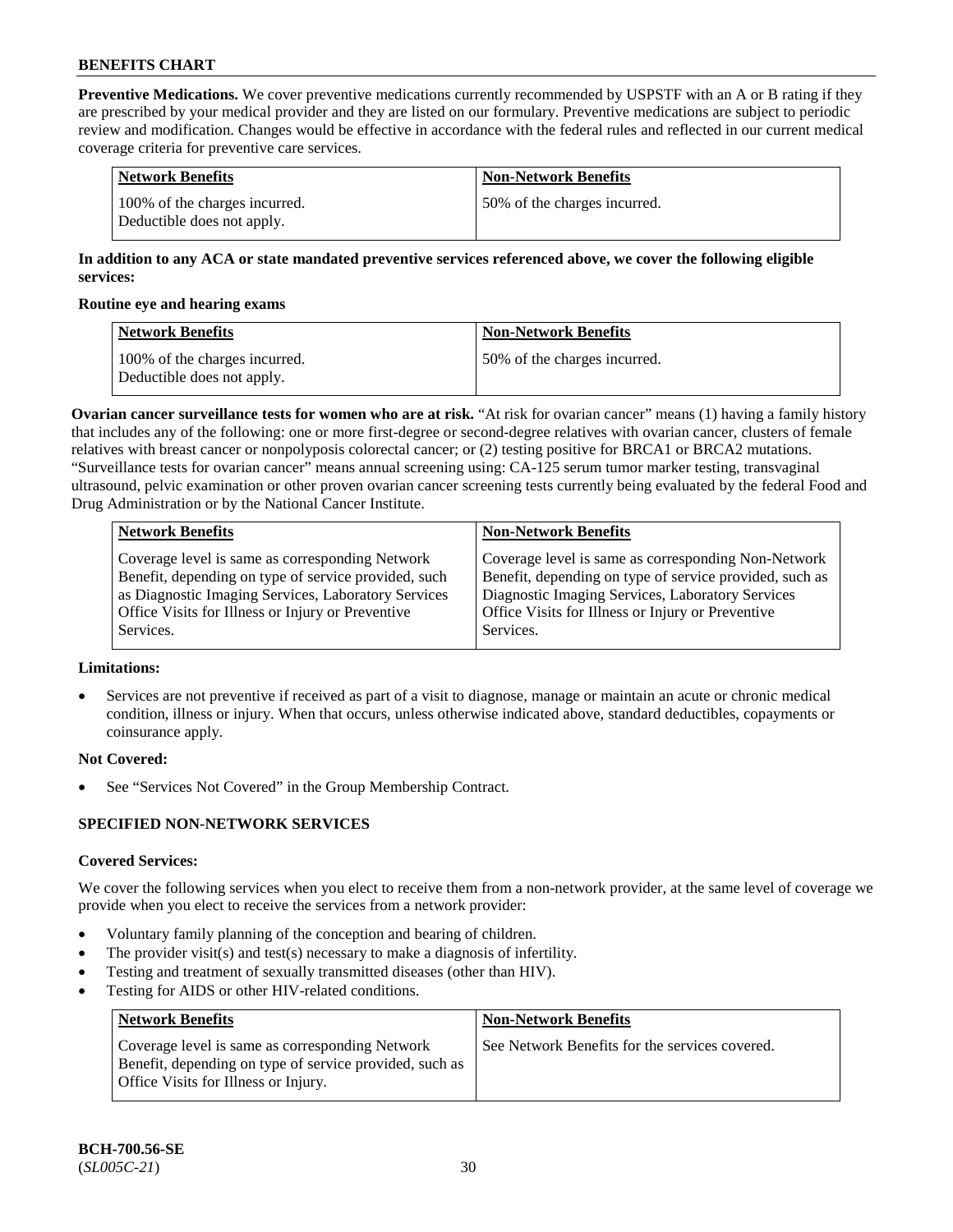## **Not Covered:**

See "Services Not Covered" in the Group Membership Contract.

## **TELEMEDICINE BENEFIT**

## **Covered Services:**

Telemedicine services are covered under this Benefits Chart, subject to our medical criteria.

| <b>Network Benefits</b>                                | <b>Non-Network Benefits</b>                            |
|--------------------------------------------------------|--------------------------------------------------------|
| Coverage level is same as corresponding Network        | Coverage level is same as corresponding Non-Network    |
| Benefit, depending upon type of service provided, such | Benefit, depending upon type of service provided, such |
| as Office Visits for Illness or Injury.                | as Office Visits for Illness or Injury.                |

#### **Not Covered:**

See "Services Not Covered" in the Group Membership Contract.

## **TRANSPLANT SERVICES**

#### **Applicable Definitions:**

**Autologous.** This is when the source of cells is from the individual's own marrow or stem cells.

**Allogeneic.** This is when the source of cells is from a related or unrelated donor's marrow or stem cells.

**Autologous Bone Marrow Transplant.** This is when the bone marrow is harvested from the individual and stored. The patient undergoes treatment which includes tumor ablation with high-dose chemotherapy and/or radiation. The bone marrow is reinfused (transplanted).

**Allogeneic Bone Marrow Transplant.** This is when the bone marrow is harvested from the related or unrelated donor and stored. The patient undergoes treatment which includes tumor ablation with high-dose chemotherapy and/or radiation. The bone marrow is reinfused (transplanted).

**Autologous/Allogeneic Stem Cell Support.** This is a treatment process that includes stem cell harvest from either bone marrow or peripheral blood, tumor ablation with high-dose chemotherapy and/or radiation, stem cell reinfusion, and related care. Autologous/allogeneic bone marrow transplantation and high dose chemotherapy with peripheral stem cell rescue/support are considered to be autologous/allogeneic stem cell support.

**Designated Transplant Center.** This is any health care provider, group or association of health care providers designated by us to provide services, supplies or drugs for specified transplants for our members.

**Transplant Services.** This is transplantation (including transplants) of the human organs or tissue listed below, including all related post-surgical treatment and drugs and multiple transplants for a related cause. Transplant services do not include other organ or tissue transplants or surgical implantation of mechanical devices functioning as a human organ, except surgical implantation of an FDA approved Ventricular Assist Device (VAD) or total artificial heart, functioning as a temporary bridge to heart transplantation.

Prior authorization is required prior to consultation to support coordination of care and benefits.

## **Covered Services:**

We cover eligible transplant services (as defined above) while you are covered under this Benefits Chart. Transplants that will be considered for coverage are limited to the following:

- Kidney transplants for end-stage disease.
- Cornea transplants for end-stage disease.
- Heart transplants for end-stage disease.
- Lung transplants or heart/lung transplants for: (1) primary pulmonary hypertension; (2) Eisenmenger's syndrome; (3) endstage pulmonary fibrosis; (4) alpha 1 antitrypsin disease; (5) cystic fibrosis; and (6) emphysema.